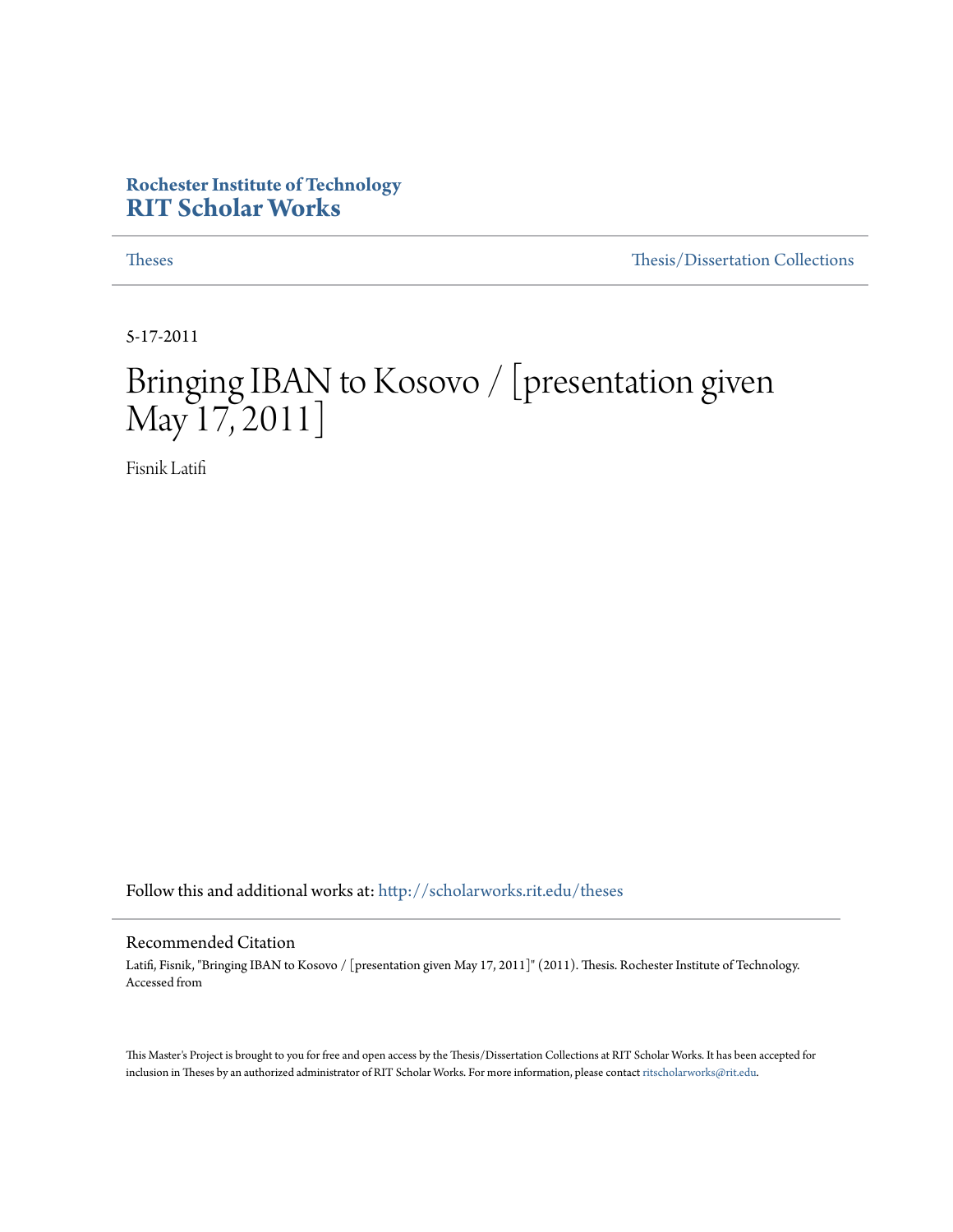American University in Kosovo

# IBAN in Kosovo

Submitted as a Capstone Project in partial fulfillment of a Master of Science Degree in Project Management and Service Management at AUK

Fisnik Latifi 5/1/2011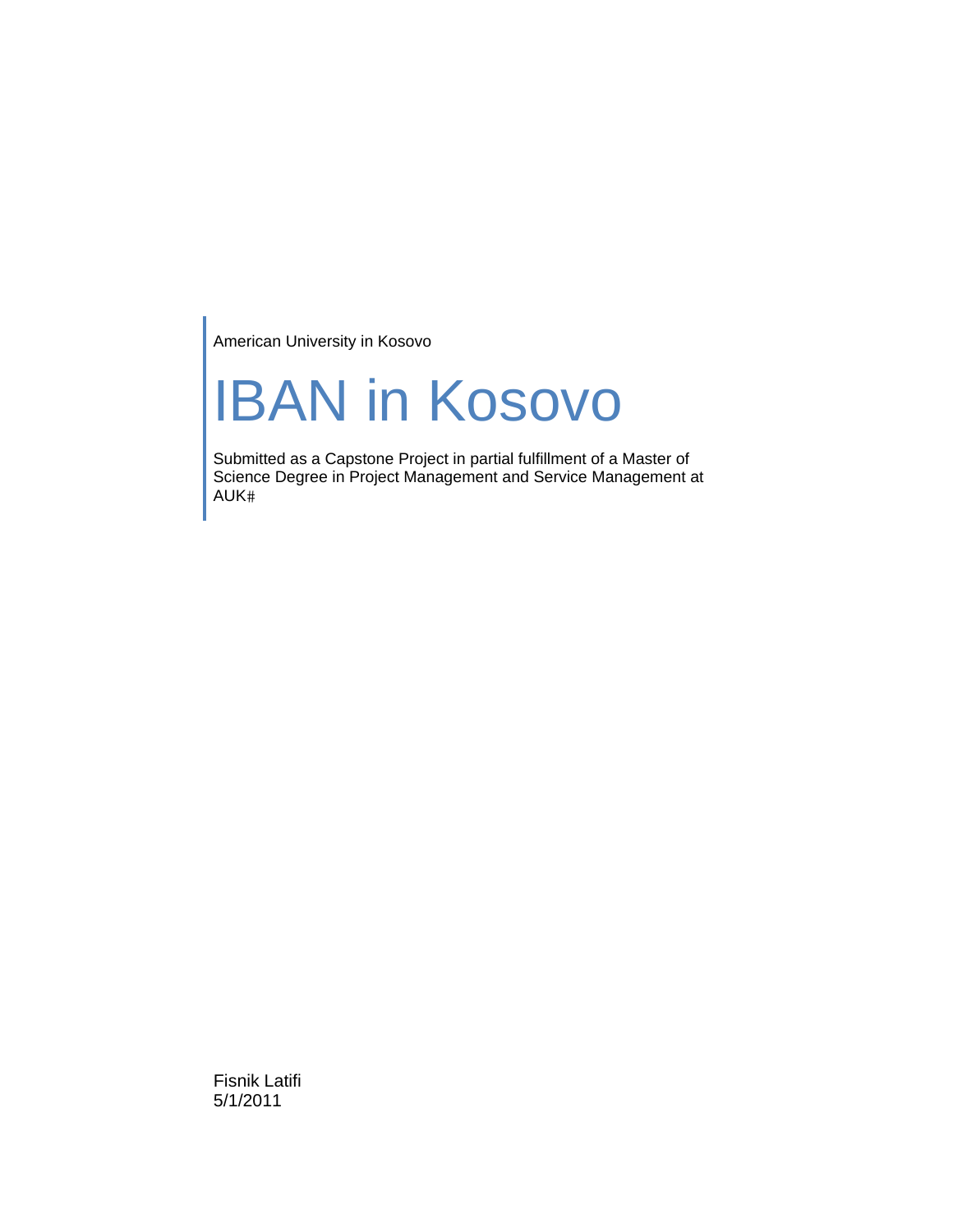### **Table of Contents**

| 1.   |                                                                          |    |
|------|--------------------------------------------------------------------------|----|
| 1.1. |                                                                          |    |
| 2.   |                                                                          |    |
| 2.1. |                                                                          |    |
| 2.2. |                                                                          |    |
| 2.3. |                                                                          |    |
| 2.4. |                                                                          |    |
| 2.5. |                                                                          |    |
| 2.6. | Problems with Incoming Cross-Border Payments in Kosovo  14               |    |
| 3.   |                                                                          |    |
| 3.1. |                                                                          |    |
| 3.2. |                                                                          |    |
| 3.3. |                                                                          |    |
| 4.   |                                                                          |    |
| 4.1. |                                                                          |    |
| 4.2. |                                                                          |    |
| 5.   |                                                                          |    |
| 5.1  |                                                                          |    |
| 5.2  |                                                                          |    |
| 5.3  |                                                                          |    |
|      | 6. Final Discussion and Recommendations.                                 | 34 |
| 6.1  |                                                                          |    |
| 6.2  |                                                                          |    |
| 6.3  |                                                                          |    |
| 6.4  |                                                                          |    |
|      |                                                                          |    |
|      | Appendix 1 - Instructions for international payments to Kosovar bank  40 |    |
|      |                                                                          |    |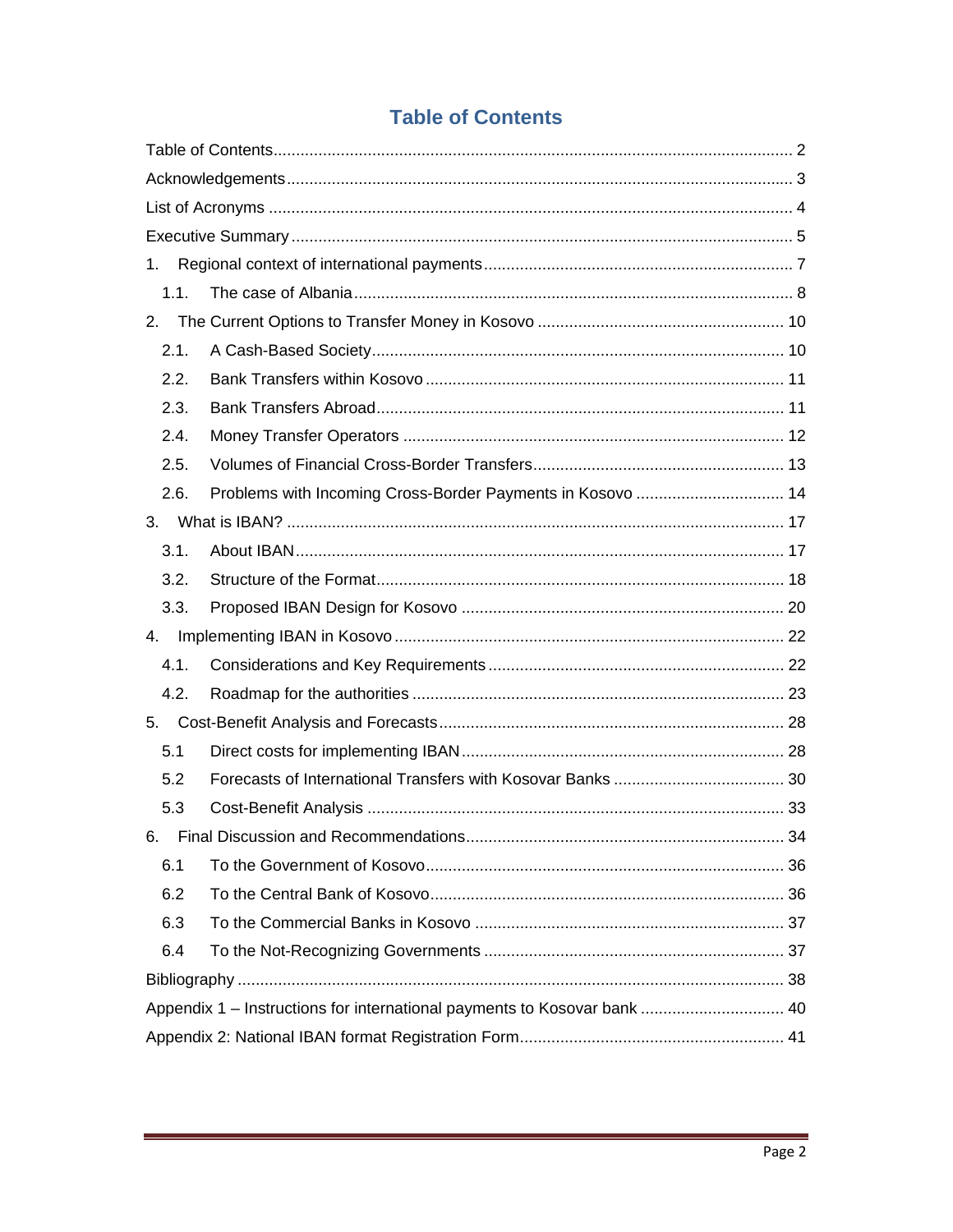#### **Acknowledgements**

Thanks go to my mentors Sanije Azemi, Shpend Nura and John M. Adams for their constructive criticism and their link to reality. My Capstone Advisor Brian Bowen kept me on track with the academic criteria by asking me the questions leading towards scientific argumentation.

The employees in the Office of the Payments Systems within the Central Bank of Kosovo, and in the Agency for Standardization and Accreditation, as well as Avni Gashi and Valbona Duraku are acknowledged for their time and effort in my interviews. Arlinda Kolenico from the Bank of Albania and Bashkim Muça from the Directorate of Standardization in Tirana have provided me with insights from their experience in Albania.

I would also like to thank my colleagues at work, for their interest in my proceedings.

My greatest thanks go to my parents, Ismet and Fahrije, my sister, Nertilë and to my fiancée, Albulena for their continuous support and motivation.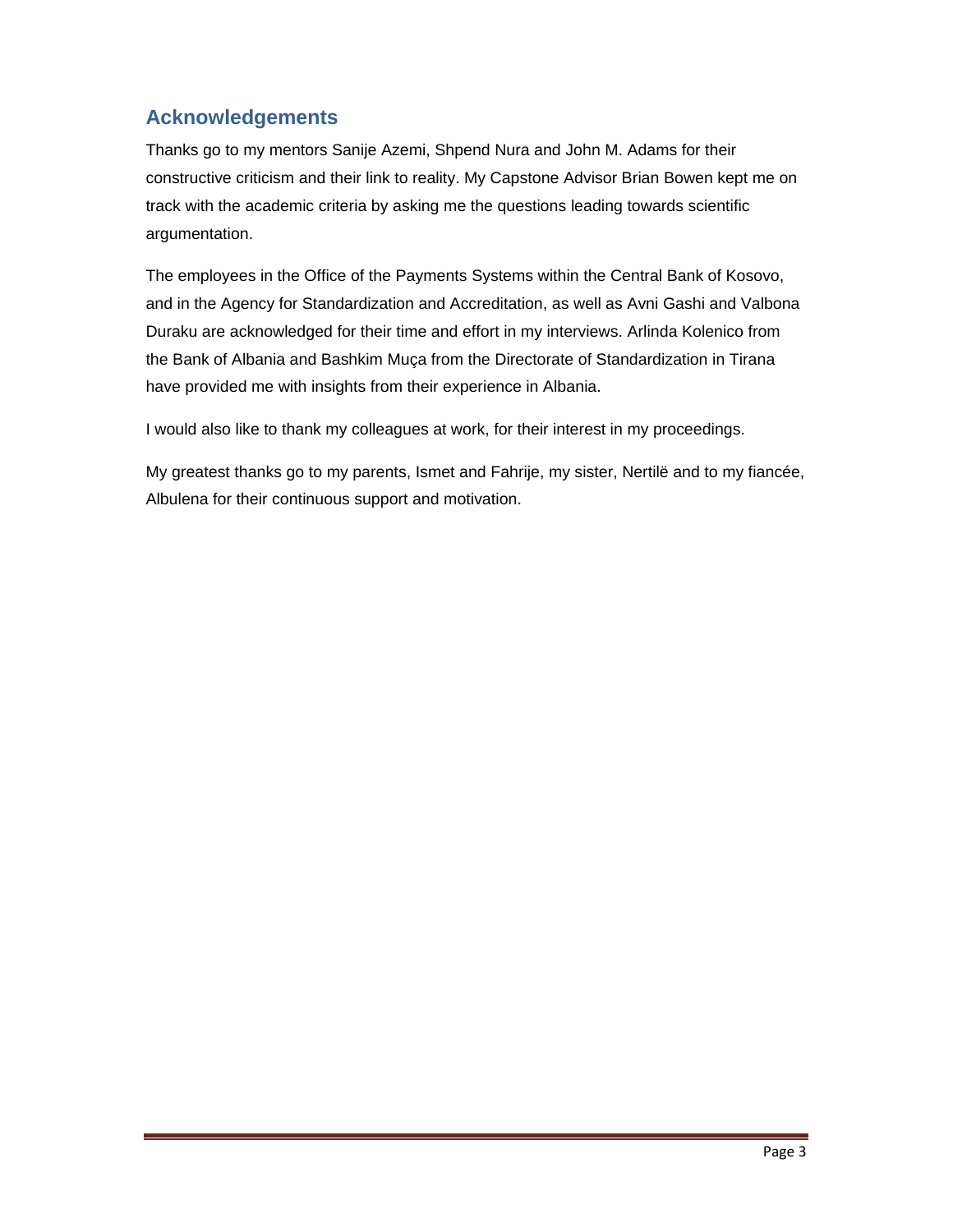## **List of Acronyms**

| <b>BBAN</b>  | <b>Basic Bank Account Number</b>                            |
|--------------|-------------------------------------------------------------|
| <b>BEN</b>   | Beneficiary of a payment covers the costs                   |
| <b>BIC</b>   | <b>Business Identifier Code</b>                             |
| <b>BMI</b>   | <b>Business Monitor International</b>                       |
| <b>BPK</b>   | <b>Banking and Payment Authority</b>                        |
| CA           | <b>Current Account</b>                                      |
| <b>CBAK</b>  | Central Bank Authority of Kosovo                            |
| <b>CBK</b>   | <b>Central Bank of Kosovo</b>                               |
| ccTLD        | <b>Country Code Top-Level Domain</b>                        |
| <b>CH</b>    | Confoederatio Helvetica - Switzerland                       |
| <b>EICS</b>  | <b>Electronic Interbank Clearing System</b>                 |
| EU           | European Union                                              |
| <b>GDP</b>   | <b>Gross Domestic Product</b>                               |
| <b>GNP</b>   | <b>Gross National Income</b>                                |
| <b>IANA</b>  | <b>Internet Assigned Numbers Authority</b>                  |
| <b>IBAN</b>  | <b>International Bank Account Number</b>                    |
| <b>ICANN</b> | Internet Corporation for Assigned Names and Numbers         |
| <b>IEC</b>   | International Electrotechnical Commission                   |
| <b>IMF</b>   | <b>International Monetary Fund</b>                          |
| <b>ISO</b>   | International Organization for Standardization              |
| KS           | Kosovo (alleged country code)                               |
| MOD-97       | modulo 97                                                   |
| <b>OUR</b>   | Sender covers the costs of a transfer order                 |
| <b>RTGS</b>  | <b>Real-Time Gross Settlement</b>                           |
| <b>SHA</b>   | Sender and receiver cover the transaction costs             |
| <b>STP</b>   | <b>Straight-Through Processing</b>                          |
| <b>SWIFT</b> | Society for Worldwide Interbank Financial Telecommunication |
| <b>UN</b>    | <b>United Nations Organization</b>                          |
| US           | <b>United States of America</b>                             |
| <b>USD</b>   | <b>US Dollar</b>                                            |
|              |                                                             |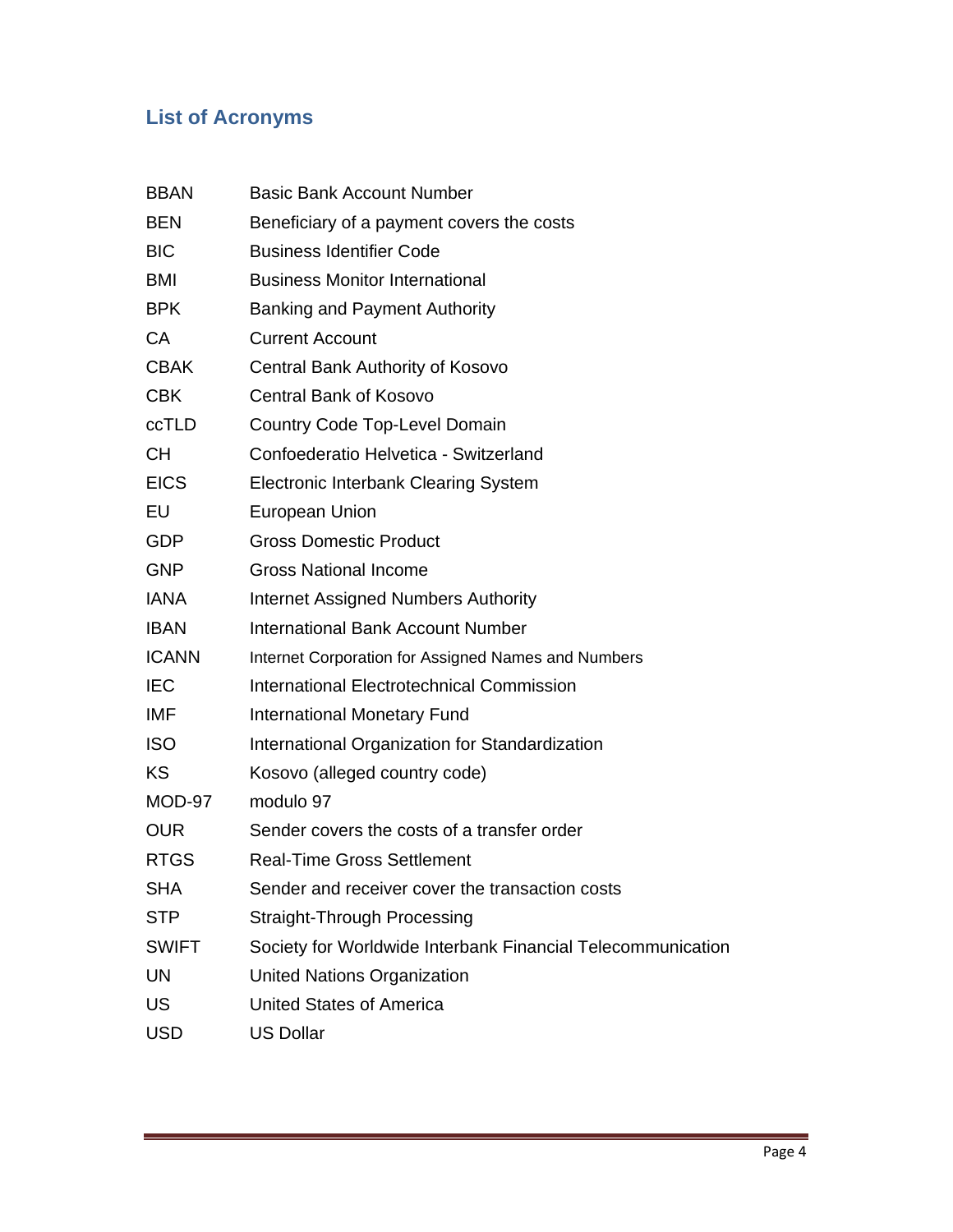#### **Executive Summary**

In 2010 a conference held under the title "Kosovo in Internet", funded by the Foreign Policy Club in Prishtina, brought to light a severe problem that Kosovo faces in its international representation on the web. Unlike the United Kingdom (.uk), or Germany (.de), Kosovo cannot use .ks for directing to websites hosted in the territory of Kosovo. These two-letter addressing codes are called country code Top Level Domains (ccTLD), which are assigned by the Internet Corporation for Assigned Names and Numbers (ICANN).

Under ICANN rules, to be eligible to receive a two-letter ccTLD a country must first have been assigned a two-letter statistical code by the International Standards organization (ISO). The problem is that Kosovo does not meet the ISO pre-requisites to b eligible for the assignment of two-letter code by ISO. This is because Kosovo is neither a member state of the United Nations, nor recognized by the United Nations Statistical Division as a distinct geographical entity for purposes of statistical collection and reporting. As a result, Kosovo is ineligible to be included in the list of global country and other geographic entity names and their abbreviations. This list is called ISO-3166 and is essentially an internationally agreed standard for short forms of countries, which is used everywhere, from the Olympic Games to Facebook.

In financial transactions the ccTLD code is used for routing money transfers among bank institutions worldwide. The European Union has established a fully automated system, called IBAN, which routes payment orders from sender bank directly to the receiver bank in another country, without the intervention of intermediary banks, or straight-through processing. The IBAN addressing system depends on the use of the ISO-3166 two-letter codes.

This paper discusses the possibility to use this payment instrument in Kosovo and delivers a plan on introducing IBAN to the Central Bank of Kosovo and all retail banks. It recognizes that, to be implemented, Kosovo must receive a ccTLD, or the IBAN system must agree to a solution that includes Kosovo on an interim basis until the code is assigned.

It delivers a proposed design for a format structure, which is in compliance with international standards and which responds to the currently applied account format by banks in Kosovo. Realization of this idea requires coordinated actions performed by the main stakeholders: Government of Kosovo, Central Bank of Kosovo and the commercial banks operating there. The paper provides a road map to implement IBAN in Kosovo by listing the key requirements for implementation, and by distributing the responsibilities among the stakeholders to fulfill the stated requirements.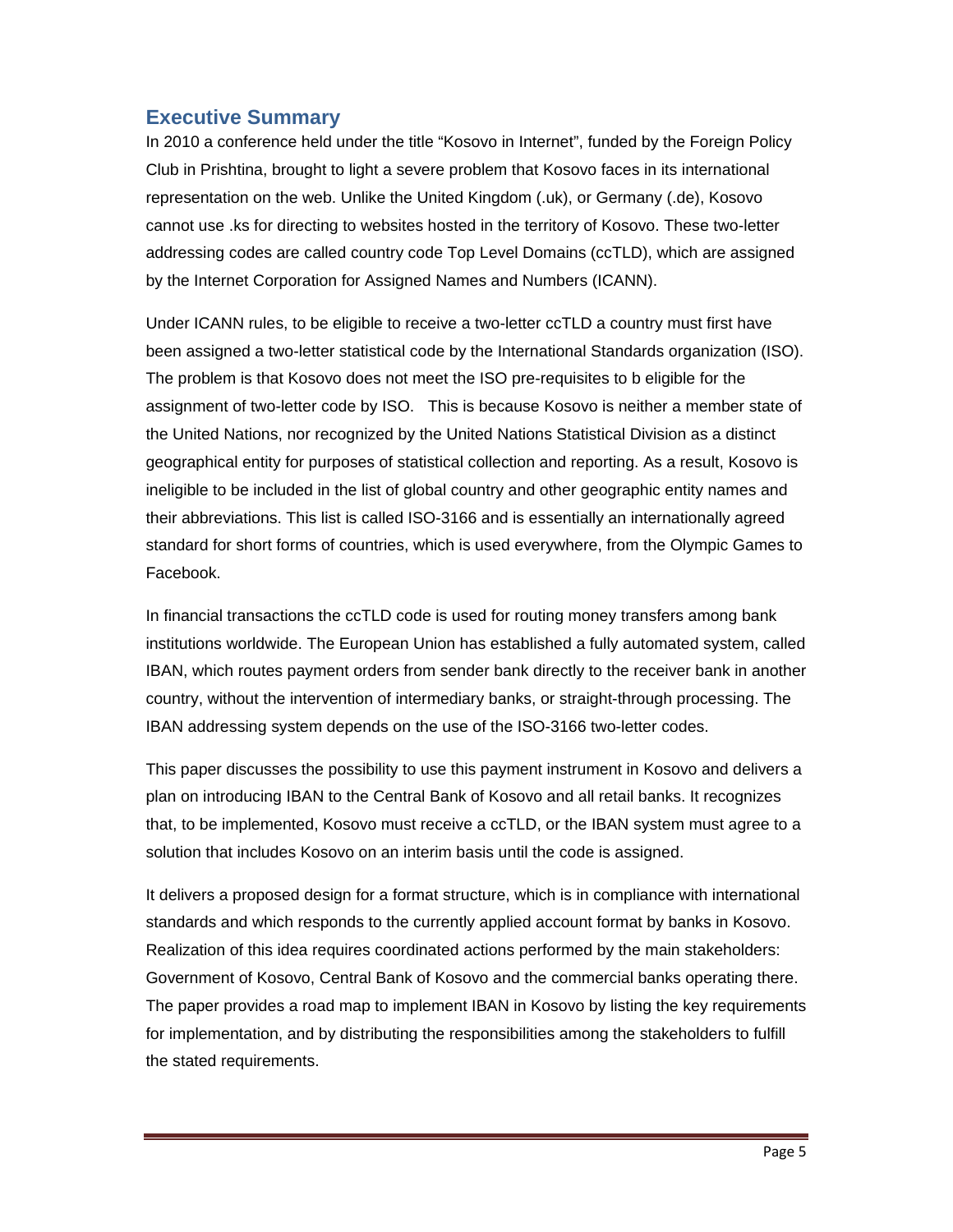An estimation of costs to implement IBAN and the anticipated transfer volumes for the upcoming years serves as a financial feasibility test, which results very advantageous to the bank customers.

The Government of Kosovo is advised to advocate toward the international recognition of Kosovo, and to join the United Nations and other organizations.

Further, the Central Bank and the retail banks are recommended to reduce cash transactions and to introduce IBAN to Kosovo.

All countries of the world are invited to recognize the independence of the Republic of Kosovo and enable it towards self-sustainability.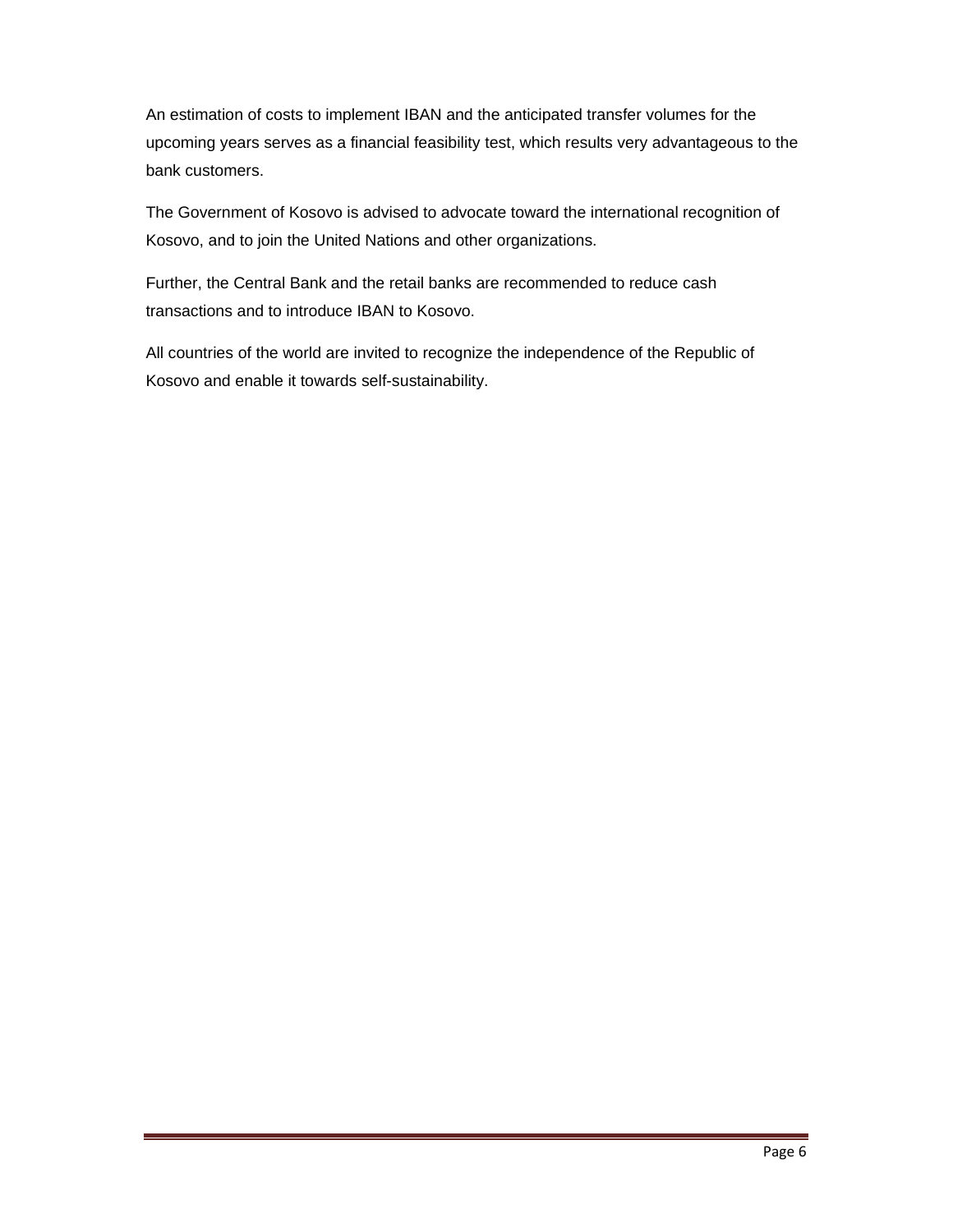#### **1. Regional context of international payments**

In regards to regional context, Kosovo is far behind its neighbors when dealing with international bank transfers. All countries of the Euro zone plus Switzerland and Norway are using IBAN by profiting of low transfer costs from their membership in the Single European Payments Area (SEPA). As of October 2010 worldwide 51 countries are operating their payments with an International Bank Account Number (IBAN), which include the SEPA countries and Kazakhstan, Saudi Arabia, Turkey, Tunisia, Israel, Kuwait, Lebanon, Mauritania, Mauritius, United Arab Emirates, Dominican Republic, Andorra, San Marino, Croatia, Bosnia and Herzegovina, Serbia, Montenegro, Albania and Macedonia. Only Russia, Belarus, Ukraine and Kosovo are the remaining countries in Europe, which do not use IBAN yet. (ISO, 2011)

Figure 1.1: World map depicting IBAN and SEPA countries (blue: SEPA and IBAN countries, orange: IBAN countries)



The impression Figure 1.1 gives is that IBAN appears to be very Euro-centered. However, the aim of the IBAN developers is to create a globally unified transfer system for monetary payments. The US banks, for instance, connect to Europe through their Automated Clearing House (FedACH), which in general is the counterpart of what is known in Europe as Giro, which is operated by the Federal Reserve. Until now the United States have refused to use IBAN. (Fedfocus, 2007)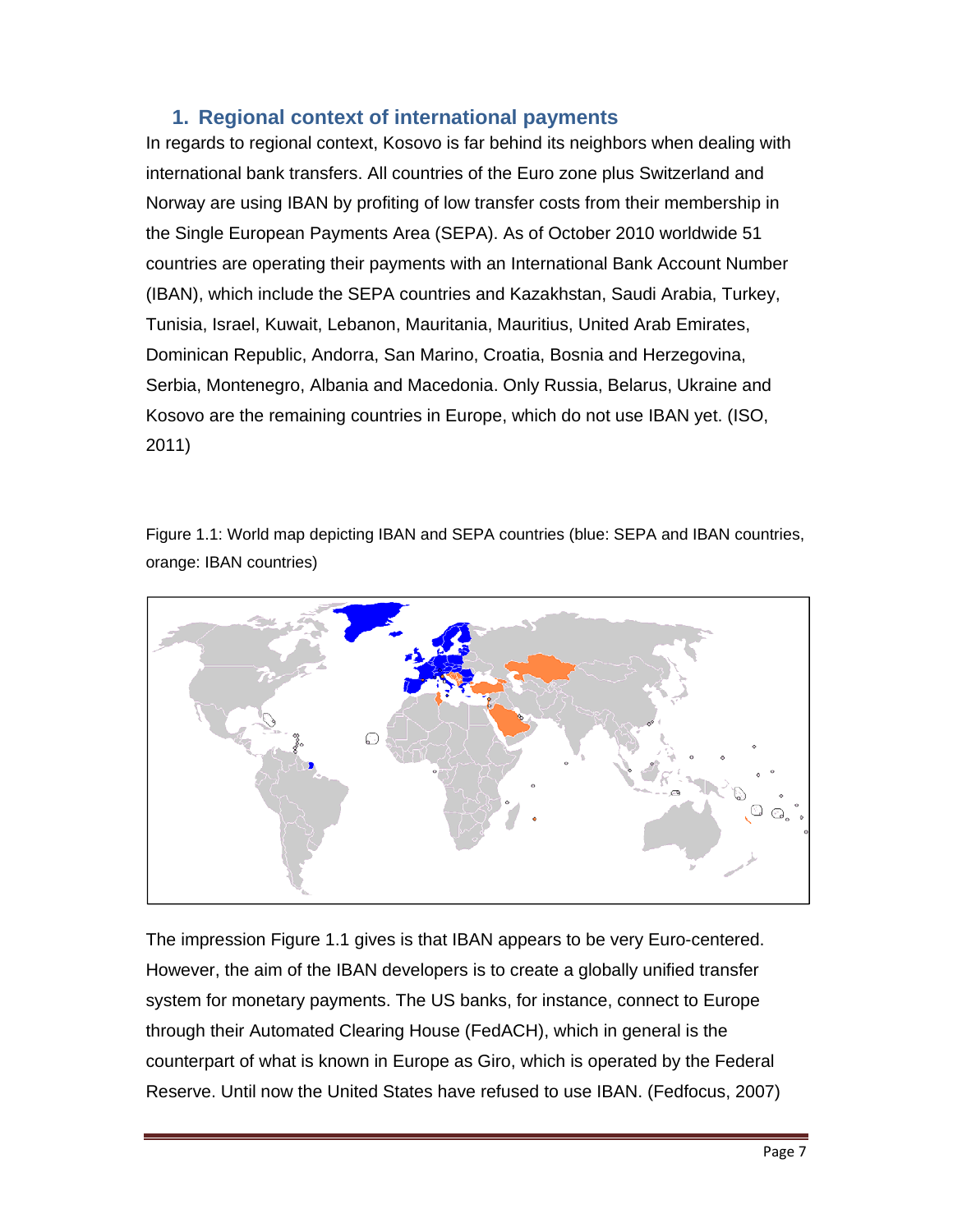Most countries assert as reason for using IBAN is the statement that the system offers a simplified and automated straight-through processing, elimination of rejected and returned payment orders, increased usage of internet payments and the general increase of speed to process an order.

Kosovo is the only country in the Balkans not using IBAN (ISO, 2011), as illustrated in Table 1.1.

| Country         | <b>Date</b> |
|-----------------|-------------|
| Macedonia       | December-04 |
| Croatia         | January-05  |
| Serbia          | February-05 |
| <b>Bosnia</b>   | November-05 |
| <b>Bulgaria</b> | May-06      |
| Montenegro      | January-07  |
| Albania         | January-10  |

Table 1.1: Date of inclusion of a country in the IBAN Registry:

The economic impact of Kosovo's non-participation in the European and global banking system is significant, and includes fewer financial transactions from the Diaspora, a higher dependency on cash as a transfer instrument, higher transaction costs for cross-border payments, due to more complex routing processes through correspondent banks.

#### **1.1. The case of Albania**

In July 2008, the Bank of Albania publicized a policy for implementing the International bank account number in this country. (BoA, 2008) It required the involvement of the Bank of Albania for the leading role of implementation and oversight of bank transfer operations, and of the commercial banks operating their international transfers via IBAN.

The main functions of IBAN were stated as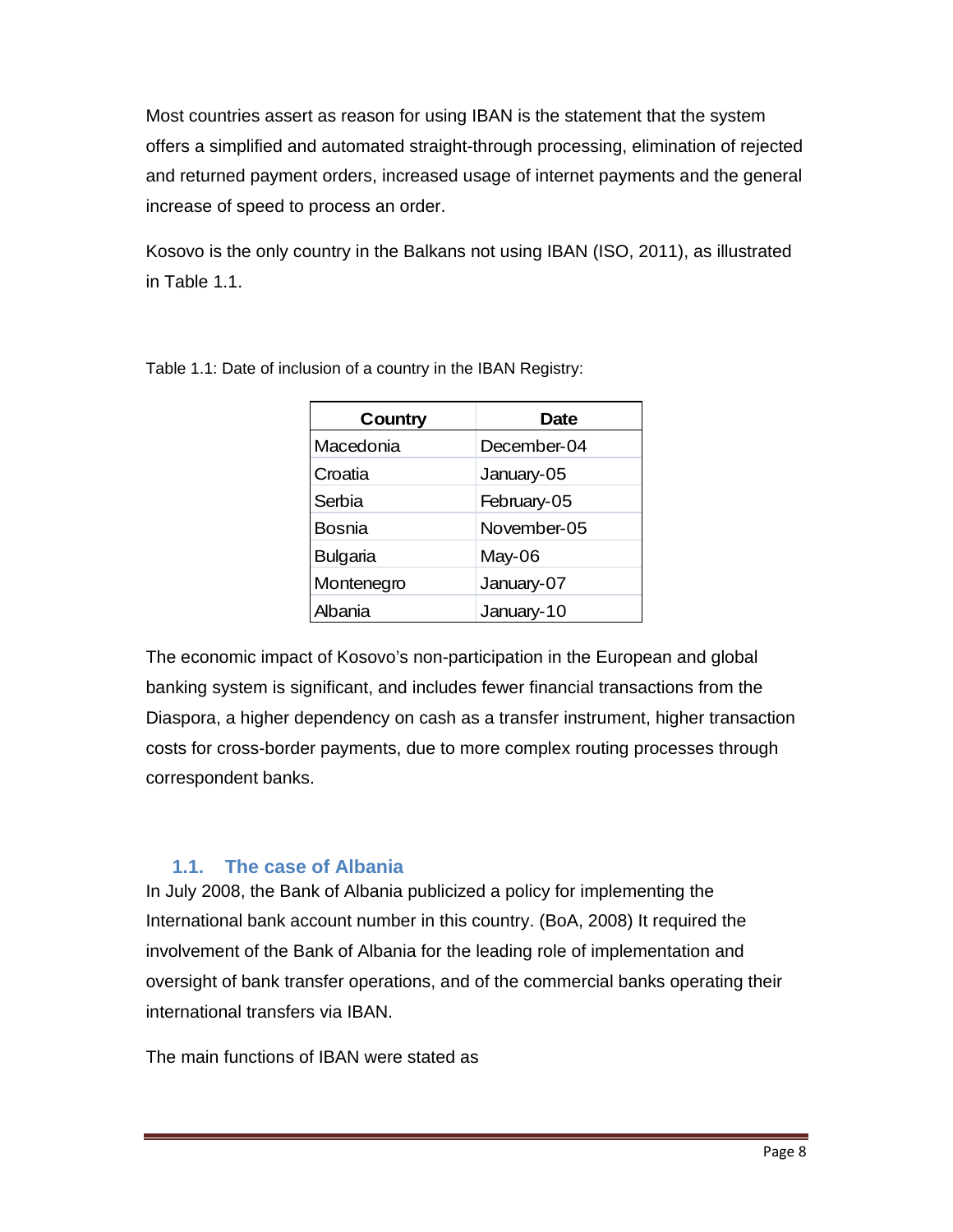- 1. automated identification of bank accounts in order to achieve straight-through processing of payments, and
- 2. unified and standardized validation of bank accounts.

The Albanian IBAN consists of 28 alphanumeric characters, containing the Albanian country code "AL", digits calculated through MOD-97 and the BBAN, which is unique for every bank account in Albania. The BBAN is further divided in its content by a Bank Identification Code, which identifies the financial institution and its regional branch for every bank account and the actual account number of a bank client. The commercial banks are responsible for generating IBAN numbers for all their clients and bear liability for the correctness of it.

They were also responsible to communicate to all their clients their individual IBAN number and (Business Identifier Code (BIC) through following channels:

- ‐ At opening of new bank accounts
- ‐ By written response upon customer request
- ‐ By incorporation in account statements

‐ As an appearance on ATM screens and other account-specific documentation As of June 1 2009, all banks operating in Albania have started to generate and communicate for all bank accounts the respective IBAN number to their clients, and as of January 1 2010 validated all IBAN numbers for their customers' requests.

However, Albania did not face the hurdles of a country in creation, like Kosovo. Albania is a member of the United Nations and other organizations and already provided a country code when it started to implement IBAN.

The Albanian financial sector has managed to increase the country's non-paper payment orders by 84% from 2008 to 2010. (BoA, 2011),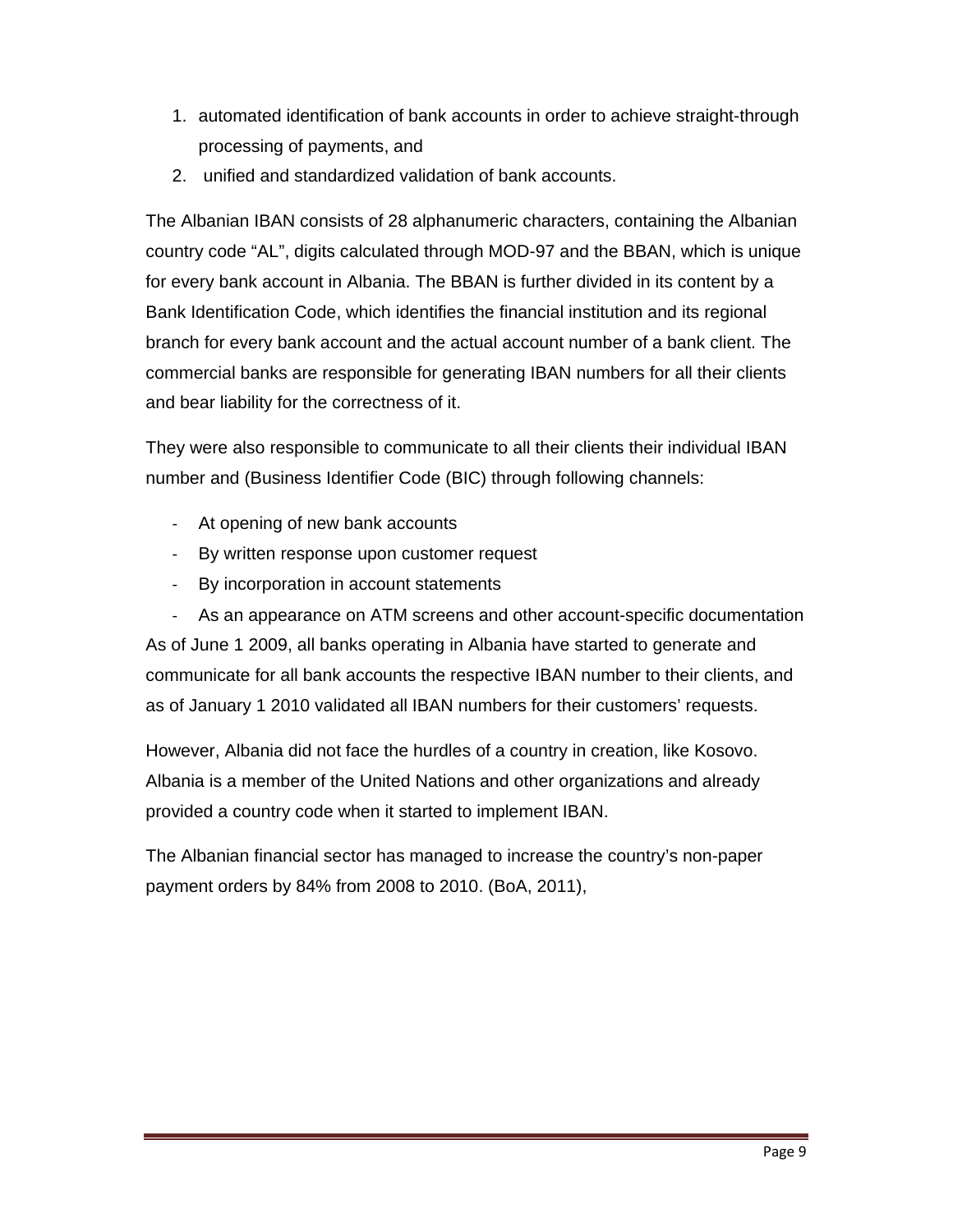#### **2. The Current Options to Transfer Money in Kosovo**

Since 1999, the then created Banking and Payment Authority of Kosovo (BPK), and in 2006, renamed and further empowered Central Banking Authority of Kosovo (CBAK) regulates the payments of commercial banks in Kosovo. After the declaration of independence in February 2008, the Central Bank of Kosovo (CBK) was established as an independent body reporting to the Assembly of the Republic.

The power of the CBK in payment matters includes "to formulate and implement measures for, and oversee and regulate, payments and settlement systems for transactions in domestic and foreign currency in Kosovo" and "to own and operate one or more payment systems" (CBK, 2009, p. 8). The currently used payment systems in Kosovo are the Electronic Interbank Clearing System (EICS), SWIFT and money transfer operators.

#### **2.1. A Cash-Based Society**

By using the euro Kosovo has become a so-called dollarized nation, a fact that excludes the CBK to apply monetary policies due to its non-membership in the Eurosystem or the European System of Central Banks. The CBK can only collect soiled bank notes and coins, and replace them with new ones. However, for different reasons, as there are worth mentioning: the infrastructural hurdles to perform crossborder payments, the continuous mistrust in financial institutions by the population, money laundry of illegal activities or the attempt to avoid taxes makes the use of cash very attractive and broadly accepted. This is indicated also in the fact that Kosovo has a "surplus of cash" (CBK, 2009, p. 13), which means that more money is exported than imported by the CBK. The source of this cash are remittances brought by immigrants visiting Kosovo, peaking in the summer months and in the end-of-year holiday seasons. Over 39% of all remittances were sent in the first three quarters of 2010 through other channels than banks and transfer institutions, which leaves cash. This is an amount of 145.5 million euro. (CBK, 2011, p. 61)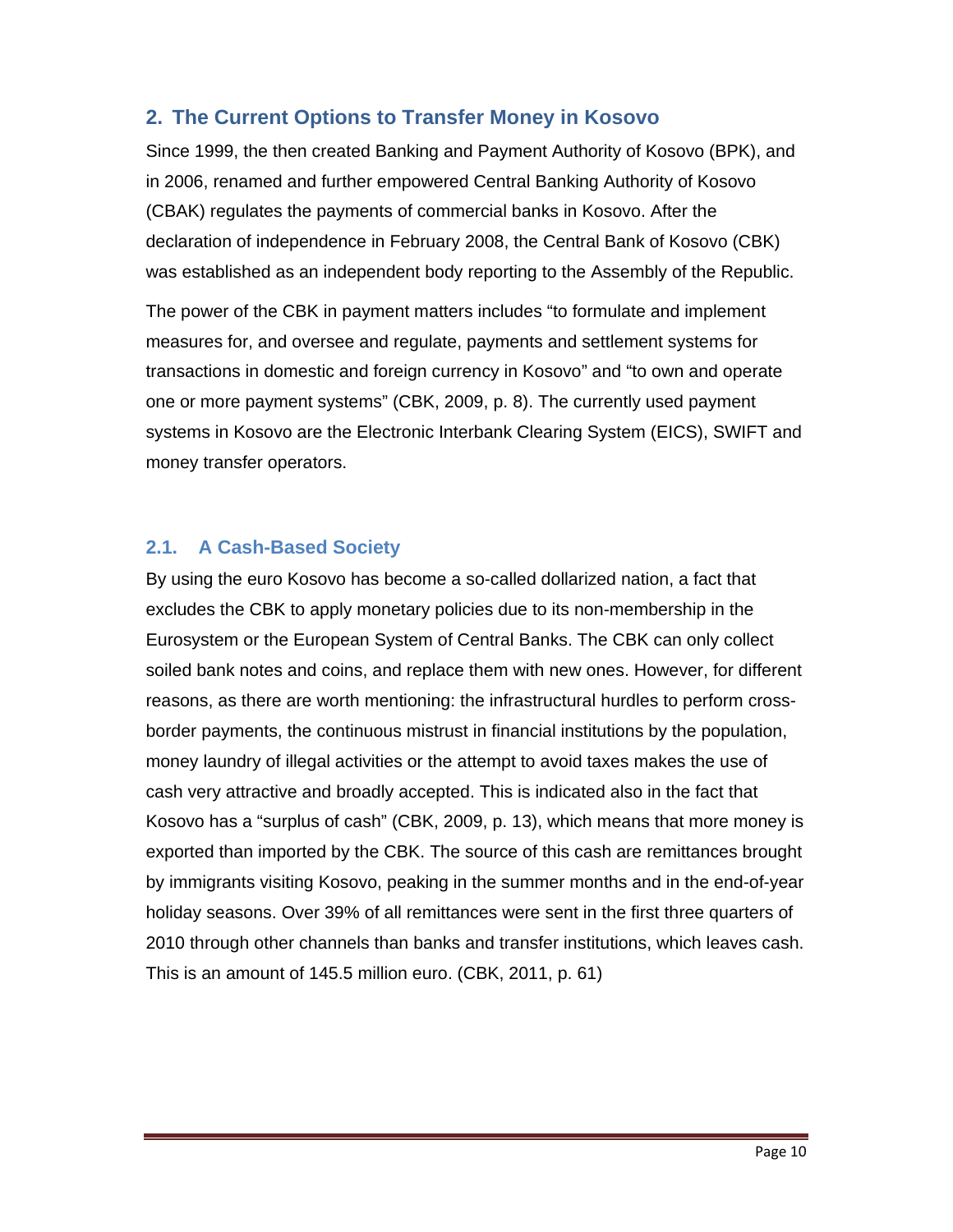#### **2.2. Bank Transfers within Kosovo**

The Electronic Interbank Clearing System (EICS) was created by the BPK with international support in design and development and is today used by all commercial banks and the CBK for clearing of all priority payments, individual payments, mass payments, Kos-Giro payments and debit direct payments. It allows straight through processing (STP) and runs daily four clearing sessions, with exception of priority payments, which are cleared manually within 15 minutes. The greater banks have a real-time system for settling transfers within the bank.

The message formats used in EICS are designed during the development phase of the system, but are not yet compatible to ISO 15022 standard message formats, which would allow maintaining a Real-Time Gross Settlement (RTGS) system. (CBK, 2009, p. 16)

#### **2.3. Bank Transfers Abroad**

-

Most commercial banks are using Society for Worldwide Interbank Financial Telecommunication (SWIFT) messages for processing payments from and to abroad. It provides a global messaging platform for over 9000 financial institutions performing wire transfer of international payments. It applies international standards for its message format and is thus compatible with all participants who use these standards and the appropriate software. (SWIFT, 2011)

All retail banks in Kosovo have a Business Identifier Code (BIC) as an international identification measure, and use the jurisdiction of the Republic of Serbia as provider of a country code<sup>1</sup>. In contrast to the commercial banks, the CBK is not using a BIC on its own because in the current situation, it does not fulfill the conditions for a membership in this organization and it chose not to use the jurisdiction of any other country for its purposes, by emphasizing on Kosovo's sovereignty as an independent state. (Cavdarbasha, 2011) Until quarter three in 2010, only 19% of all remittances were sent by bank to Kosovo, with a total volume of 71.7 million. (CBK, 2011, p. 61)

 $1$  At least three commercial banks in Kosovo use actively their BIC: ProCredit Bank (MBKORS22), Raiffeisen Bank (RBKORS22), NLB Prishtina (NLPRRS22). Some other banks have a BIC, but choose to not use it.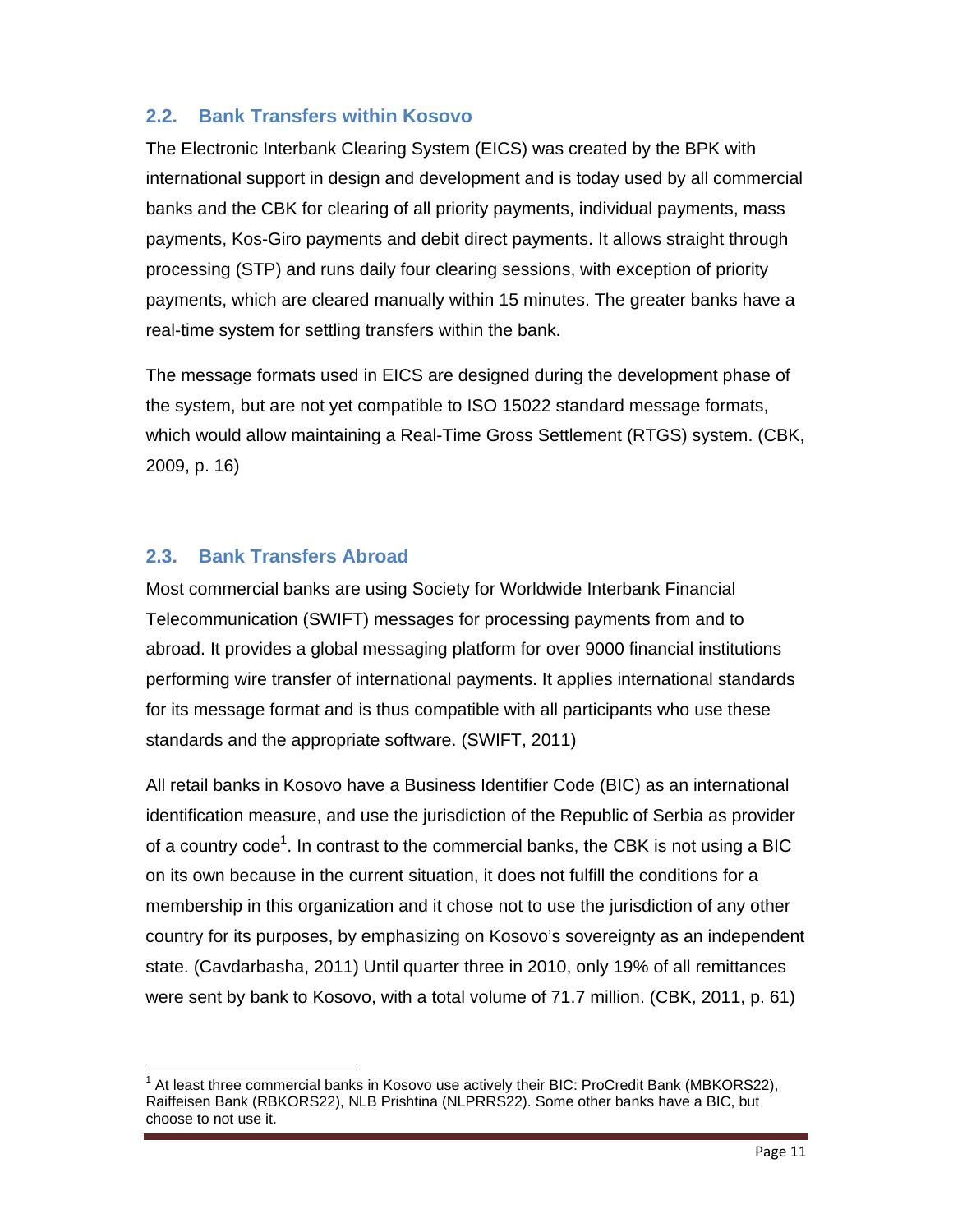Currently the Kosovar banks apply SWIFT messages to process incoming funds from abroad, and use correspondent banks as intermediary institutions, or routers, to connect the sender bank with the Kosovar recipient bank. The necessity to use foreign banks' transfer infrastructure, especially IBAN, has moved Kosovar banks to establish bilateral relations with Major European and US banks, where the prior have so-called Nostro accounts with their intermediates. The bearer of the transaction costs varies from the form the payment order and allows the following options:

**OUR**: the sender of the funds pays the transfer costs applied by sender and intermediary bank, deducted from the sending client's bank account. The beneficiary receives the whole amount, while the transaction costs are deducted from the sender's account.

**SHA**: the sender pays the costs of the originating bank and the beneficiary pays the intermediary bank(s)' costs. The latter receives the transfer amount minus the intermediary fees.

**BEN**: The beneficiary pays all costs of the transaction and receives the rest of the transferred amount.

#### **2.4. Money Transfer Operators**

By 2009, there were three money transfer operators, also-called financial intermediaries active in Kosovo. Emigrants prefer this payment method for sending financial support to their relatives in Kosovo, because it is made very easy for the customers (Western Union advertises by emphasizing that the clerk will fill out the form for the customer). It is also very attractive because the users do not need to open an account and because the transfer is made within minutes. Almost 41% of all remittances in 2010 came through this channel (CBK, 2011, p. 61). However, its share in total international transfers was only about 4.4%. (CBK, 2010, p. 49)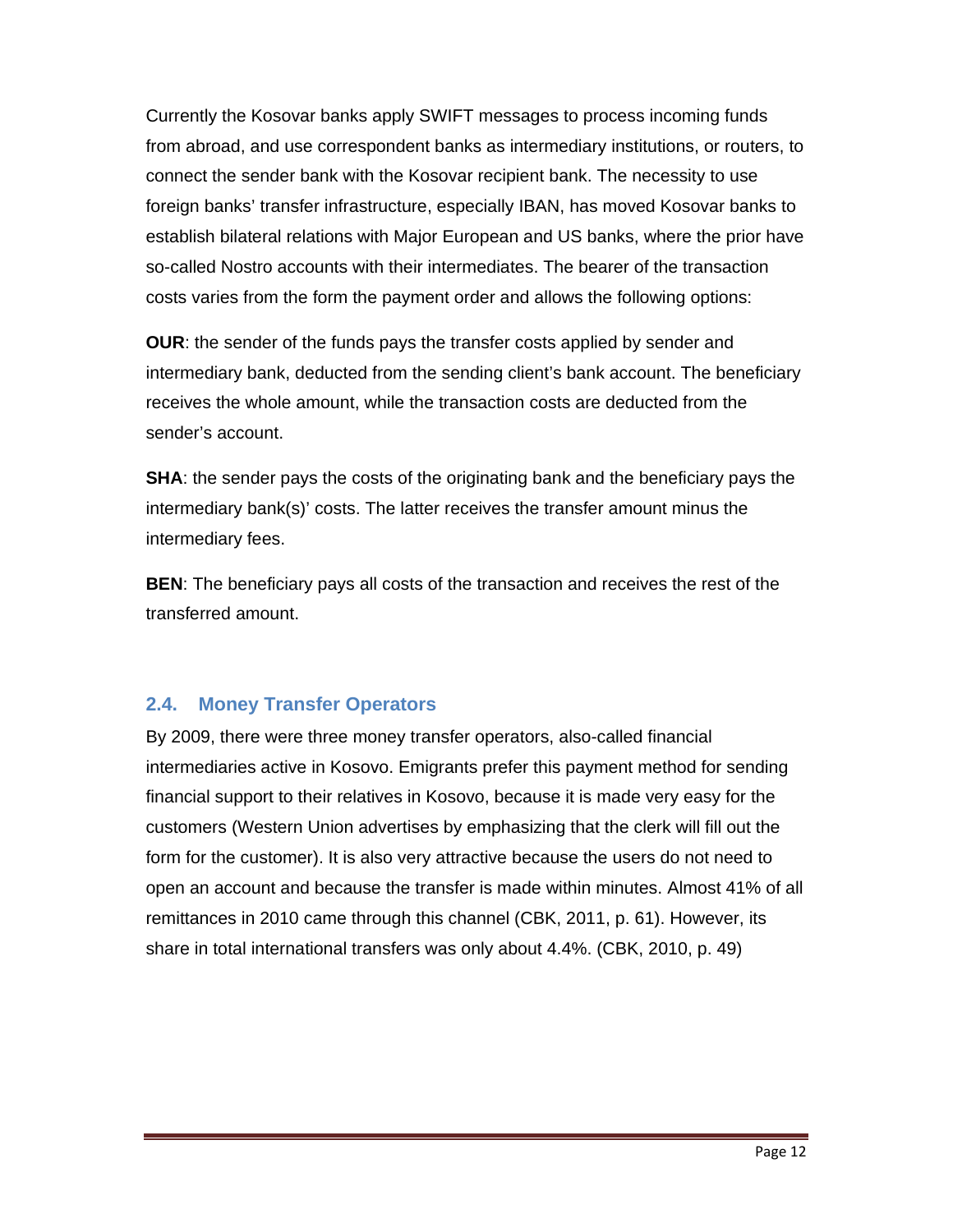#### **2.5. Volumes of Financial Cross-Border Transfers**

The tables below depict the recorded history of financial transaction with Kosovo in the previous ten years. Transfer channels separate the volumes. (CBK, 2011)

| in million |              | <b>INCOMING INTERNATIONAL TRANSFERS TO KOSOVO</b> |                     |                       |
|------------|--------------|---------------------------------------------------|---------------------|-----------------------|
| euro       | <b>Total</b> | <b>Central Bank of</b>                            | <b>Retail Banks</b> | <b>Financial</b>      |
|            |              | <b>Kosovo</b>                                     |                     | <b>Intermediaries</b> |
| 2000       | 409.7        | 117.2                                             | 286.1               | 6.4                   |
| 2001       | 857.1        | 227.0                                             | 588.2               | 41.8                  |
| 2002       | 1,094.1      | 239.7                                             | 747.9               | 106.5                 |
| 2003       | 1,286.1      | 232.0                                             | 916.7               | 137.4                 |
| 2004       | 1,328.1      | 92.6                                              | 1,073.2             | 162.3                 |
| 2005       | 1,203.0      | 92.7                                              | 943.1               | 167.2                 |
| 2006       | 1,488.1      | 261.1                                             | 1,042.3             | 184.7                 |
| 2007       | 1,701.5      | 331.3                                             | 1,171.5             | 198.7                 |
| 2008       | 2,147.6      | 228.5                                             | 1,706.0             | 213.1                 |
| 2009       | 2,095.0      | 188.4                                             | 1,702.6             | 203.9                 |
| 2010       | 2,182.6      | 312.9                                             | 1,656.5             | 213.1                 |

Table 2.1: Incoming international Transfers to Kosovo

Table 2.2: Outgoing International transfers of Kosovo

| in million |              | <b>OUTGOING INTERNATIONAL TRANSFERS OF KOSOVO</b> |                     |                                           |
|------------|--------------|---------------------------------------------------|---------------------|-------------------------------------------|
| euro       | <b>Total</b> | <b>Central Bank</b><br>of Kosovo                  | <b>Retail Banks</b> | <b>Financial</b><br><b>Intermediaries</b> |
| 2000       | 183.8        | 8.6                                               | 173.5               | 1.7                                       |
| 2001       | 587.9        | 77.3                                              | 500.5               | 10.1                                      |
| 2002       | 978.6        | 241.7                                             | 722.4               | 14.5                                      |
| 2003       | 1,305.6      | 277.7                                             | 1,014.8             | 13.2                                      |
| 2004       | 1,592.2      | 369.1                                             | 1,207.8             | 15.4                                      |
| 2005       | 1,602.0      | 309.8                                             | 1,277.4             | 14.7                                      |
| 2006       | 1,646.4      | 304.8                                             | 1,324.6             | 17.0                                      |
| 2007       | 1,999.9      | 329.3                                             | 1,652.9             | 17.7                                      |
| 2008       | 3,499.4      | 1,077.7                                           | 2,401.8             | 19.9                                      |
| 2009       | 3,083.8      | 625.5                                             | 2,435.6             | 22.6                                      |
| 2010       | 3,256.4      | 648.2                                             | 2,589.5             | 18.7                                      |

In 2010 an aggregated volume of 5.4 billion euro were sent and received through official transfer channels.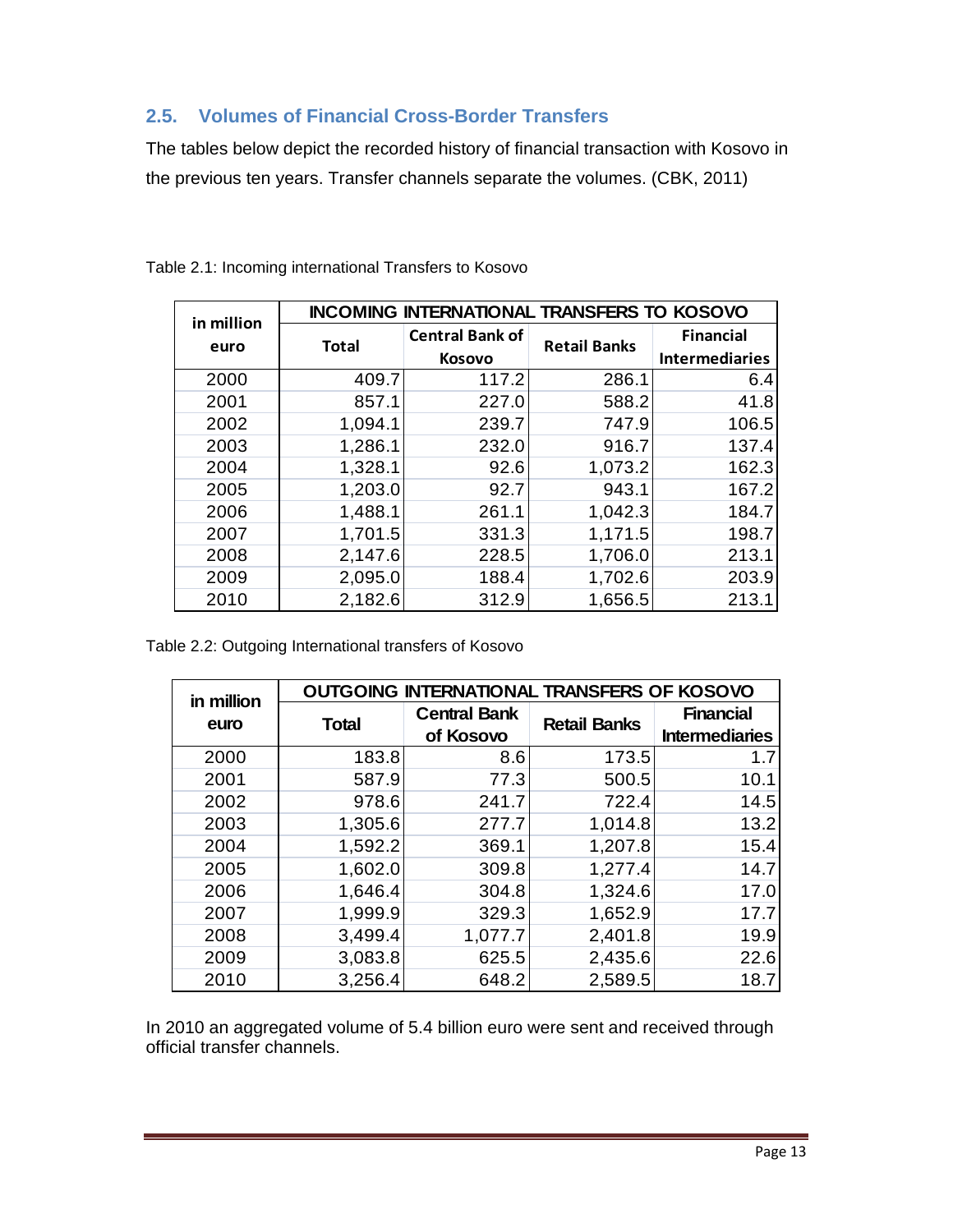#### **2.6. Problems with Incoming Cross-Border Payments in Kosovo**

Although commercial banks claim they can perform international transfers also without IBAN, they also say that having an IBAN would simplify their processes and bring benefits for both, the banks and their clients. (Azemi, 2011)

All Kosovar banks, which are using SWIFT software to process outgoing transfers, are already applying IBAN for determining the receiver bank account abroad. The software they use allows them to put in the recipient's IBAN number without asking for the sender's IBAN number, the BIC and the account number is sufficient to perform the payment. (Azemi, 2011)

Incoming funds are more problematic because the sender banks abroad cannot enter the recipient accounts' IBAN number, no bank in Kosovo provides such for its clients. Usually, sender banks use the IBAN or BIC of one of the correspondents of Kosovar banks to route the payments through (see Figure 2.1). The funds land in the Nostro account the Kosovar banks have established there. The correspondent banks then forward the payments to the Kosovar accounts by using the Kosovar banks' BIC and account information of the recipient. If the originating bank does not provide IBAN itself (e.g. North America, most Asian countries, Africa) and it does not have a correspondence relationship with the correspondent bank of the Kosovar banks, it must find another intermediary. The chain of involvement of bank institutions expands further.



Figure 2.1: Scheme of involvement of Financial Institutions for Money Transfers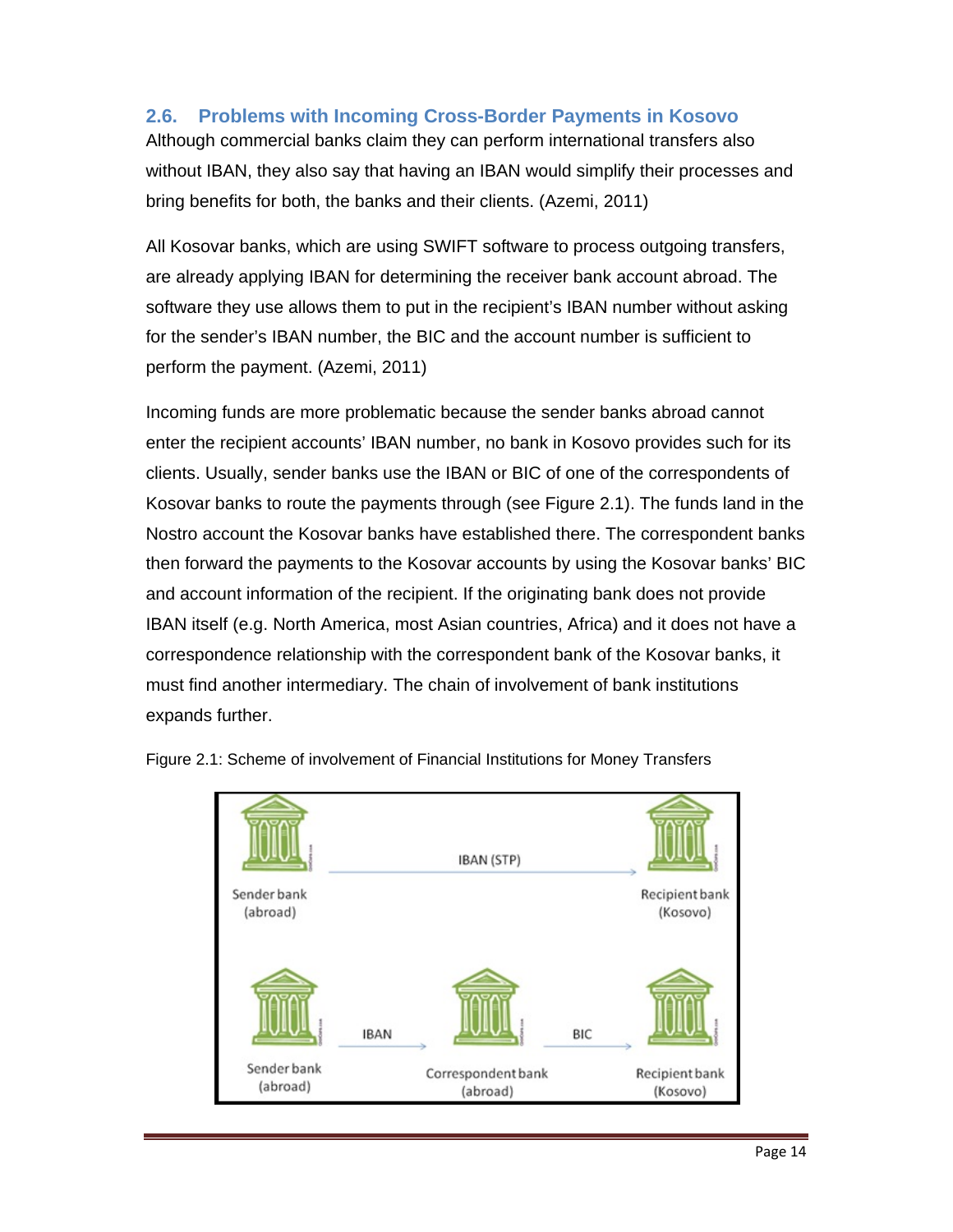Appendix 1 shows a typical sheet of transfer instructions towards Kosovar banks, which is distributed to their clients and to parties interested in sending money to an account in Kosovo. It contains BIC information of the correspondent bank, of the Kosovar terminal bank and the client account number in the terminal bank.

While a transfer via IBAN in general is processed within the day (some banks guarantee this, if the process order is given before 11 am local time), the wire transfer through correspondent banks may be processed within the day as well, but it may also take up to three business days. In case that mistakes have been made when the routing information has been put into the system, it may also take longer. The chances for doing mistakes during data input are higher this way, because in contrast to IBAN payments where the IBAN code is the only information needed for processing, here the sender must give in the correspondent bank's IBAN or BIC number, the Kosovar bank's BIC and the recipient client's account number.

| with <b>IBAN</b>                           | without IBAN                                |
|--------------------------------------------|---------------------------------------------|
| <b>IBAN</b> number of recipient<br>account | <b>IBAN or BIC of correspondent</b><br>bank |
| <b>BIC of Kosovar bank</b>                 | <b>BIC of Kosovar bank</b>                  |
| (recommended)                              |                                             |
|                                            | <b>Client Account number</b>                |

Table 2.3: Required Information to transfer funds from abroad

Costs for transferring funds through intermediaries are higher than through straightthrough processing via IBAN. The reason for it is that countries, which are members of the Single European Payments Area (SEPA), pay the same tariffs for cross-border payments as with domestic payments. Kosovo, instead, must go by routing the payment through intermediary banks, which implies additional processing fees. These fees are justified when considering that all payments, though in batches, are controlled and resent through inclusion of human engagement by the correspondent bank. Most foreign owned banks in Kosovo have correspondent relations to their mother banks in respective countries, which in general also offer special pricing conditions.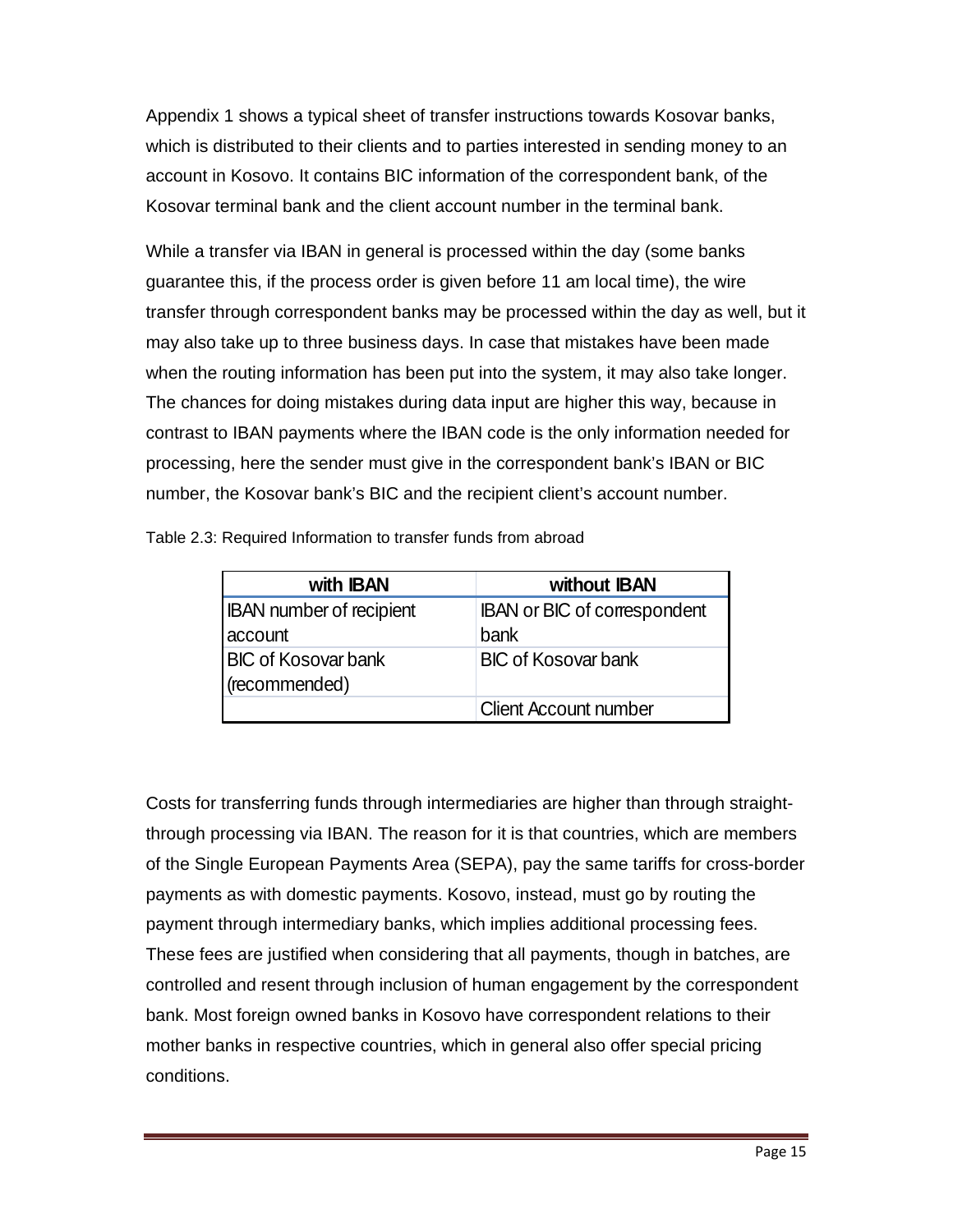In general, the bank customers are unsatisfied with the high transfer prices, long duration and increased process tasks. Out of a 96 large surveyed random sample size, conducted as part of this capstone project, over half of the respondents were unsatisfied with the prices for cross-border payments, about two-third find the procedures difficult or somewhat difficult, and a similar size of respondents find the time to receive a payment as too high or somewhat high. (Latifi, Survey on International Money Transfers, 2011)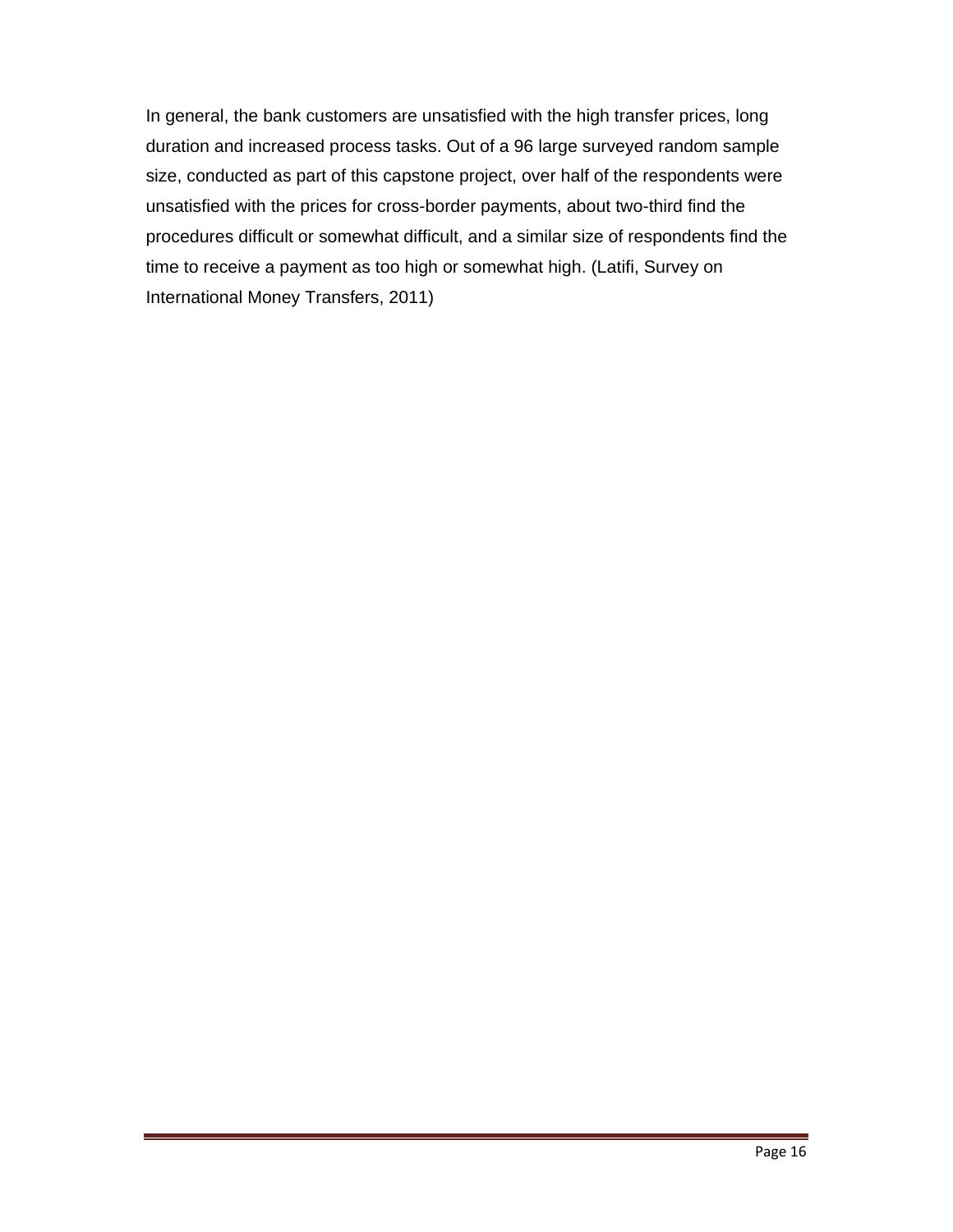#### **3. What is IBAN?**

#### **3.1. About IBAN**

The International Bank Account Number (IBAN) is an internationally applied standard messaging method for cross-border money transfers. In a increasing volume and number of transactions between financial institutions and their customers worldwide the demand for a fast and reliable system of funds transfer has been risen. The European Committee for Banking Standards (ECBS) has developed therefore the IBAN concept: a single data string, which contains all necessary information to identify the recipient account from a global perspective.

IBAN defines itself in form and usage through ISO Standard 13616. In 2006, the International Organization for Standardization (ISO) designated the Society for Worldwide Interbank Financial Transfers (SWIFT) as the Registration Authority for ISO 13616:2003. (ISO, 2011)

 The ultimate advantage of IBAN in comparison to other payment systems is that it applies international standards for the syntax of the messages sent by allowing a certain tolerance for national specifics. This means that every country in the world can integrate IBAN in their national payment systems and all participating countries can send and receive end-to-end payments and are no longer in need of correspondent banks.

Because the system is automatic and requires no manual intervention after data inputting, it enables straight-through-processing (STP).IBAN has also an error detection feature through a simple logarithm, which controls and finds errors in the data string. Two check digits in the data string represent the control mechanism in IBAN. In this form IBAN serves as an account identifier with global potential, given many countries use it.

For transferring money through IBAN, the beneficiary must request the IBAN number for his account from his home bank where he wishes to receive the funds, give this IBAN number to the ordering customer who wishes to make the payment. The latter gives the payment order to his home bank together with the recipient's IBAN number. The ordering bank makes the payment to the recipient's bank through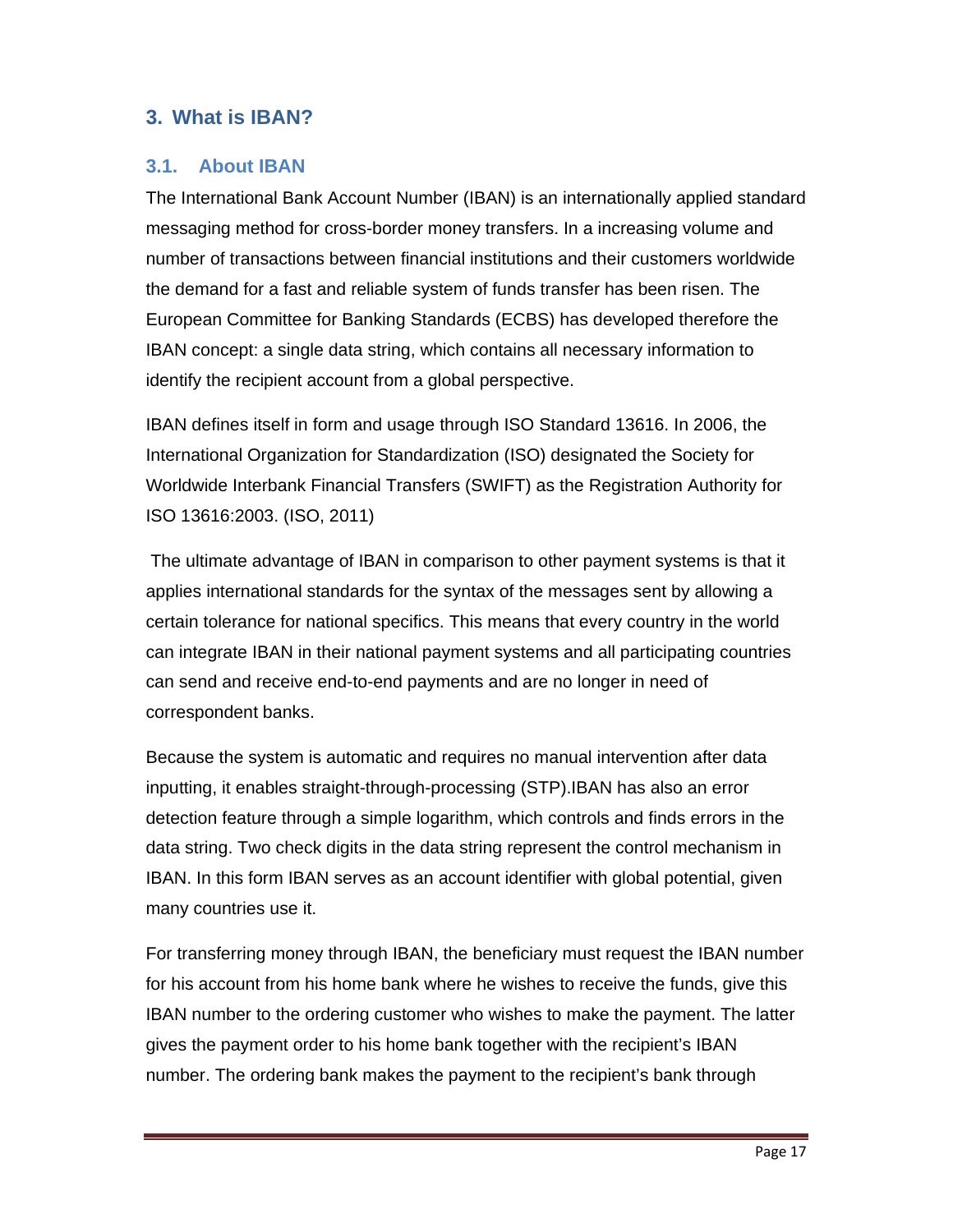automated processing and the beneficiary can withdraw the money after the banks have cleared the payment.

#### **3.2. Structure of the Format**

The information in an IBAN string consists of four elements:

- ‐ Country Code
- ‐ Bank identifier
- ‐ Customer account number, and
- ‐ Check digits

The ECBS has given some detailed supplementary specifications for the adoption of a national IBAN (ECBS, 2003):

- ‐ The IBAN is fixed in length, for each country code prefix;
- ‐ Only upper-case alphabetic characters are allowed;
- ‐ The bank identifier, as contained in the IBAN, is fixed in length and fixed in position, for each country code prefix;
- ‐ A standard format is specified for the paper representation of IBAN.

Table 3.1: The constituents of an IBAN in their order:

| a | a       |        | n | n |            | n |        |  | n | n           | n                       |  |  |  |      |            |  |  |  |  |  |  |  |  |  |
|---|---------|--------|---|---|------------|---|--------|--|---|-------------|-------------------------|--|--|--|------|------------|--|--|--|--|--|--|--|--|--|
|   |         |        |   |   |            |   |        |  |   | <b>BBAN</b> |                         |  |  |  |      |            |  |  |  |  |  |  |  |  |  |
|   | country |        |   |   |            |   |        |  |   | check       |                         |  |  |  | bank | region and |  |  |  |  |  |  |  |  |  |
|   | code    | digits |   |   | identifier |   | branch |  |   |             | customer account number |  |  |  |      |            |  |  |  |  |  |  |  |  |  |
|   |         |        |   |   |            |   |        |  |   |             |                         |  |  |  |      |            |  |  |  |  |  |  |  |  |  |

The character representations shall be defined with following conventions:

- n digits (numeric characters 0 to 9 only)
- a upper case letters (alphabetic characters A to Z only);
- c upper and lower case alphanumeric characters (A-Z, a-z and 0-
- 9)
- e blank space;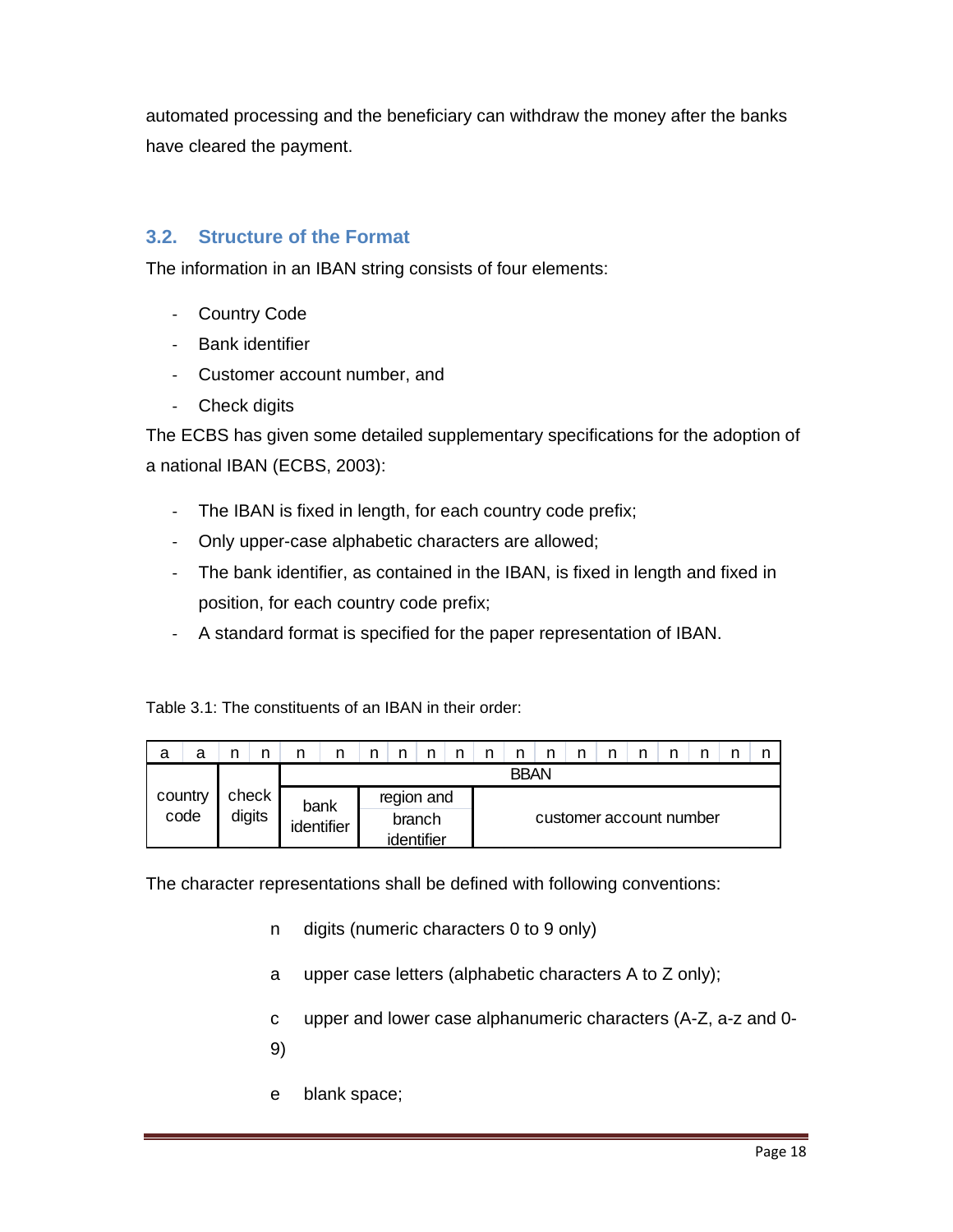nn! fixed length;

nn maximum length

This means that the format of the IBAN shall be:

#### **2!a2!n30c**

#### where

- a) The first two letters (2!a) shall always be the two-character country code (alpha-2 code), as defined in ISO 3166-1, of the country in which the financial institution servicing the account resides;
- b) The third and fourth characters (2!n) shall be the check digits, as calculated from the scheme defined in ISO 7064;
- c) The remaining part of the IBAN (up to 30c), the Basic Bank Account Number (BBAN) shall only contain upper and lower case letters (A to Z and a to z) and numeric characters (0 to 9), without special characters such as separators and punctuation that may be used in national account number schemes;
- d) The BBAN shall in addition:
	- ‐ Have one fixed length per country
	- ‐ Include within it a bank identifier with a fixed position and length per country (ISO, 2007)

The electronic format consists of up to 34 contiguous alphanumeric characters containing the above-mentioned components, while the paper representation of the IBAN is the same as the electronic format except that the IBAN shall be split up in groups of 4 characters separated by a space. The last group shall be variable in length, up to 4 characters.

Table 3.2: Examples of IBAN:

| Country                | Kosovo                   | Switzerland                            |
|------------------------|--------------------------|----------------------------------------|
| Account number         | 150 1030000608848        | 1129-0058.823                          |
| <b>Electronic IBAN</b> | KS981501030000608848     | CH1000700011290058823                  |
| <b>Paper IBAN</b>      | KS98 1501 0300 0060 8848 | CH <sub>10</sub> 0070 0011 2900 5882 3 |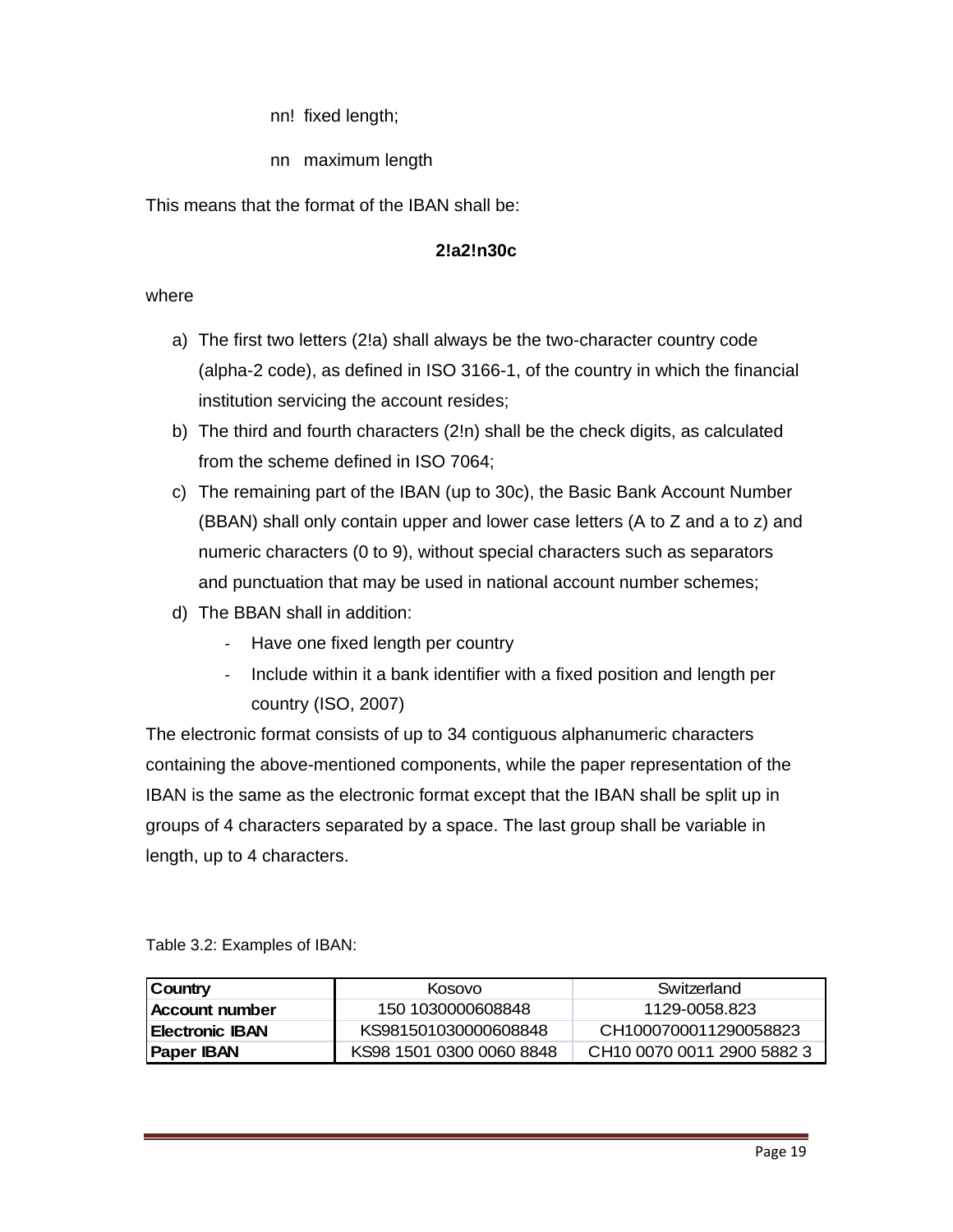#### **3.3. Proposed IBAN Design for Kosovo**

The final form of the structure and length of the Kosovar IBAN has not yet been a topic of consideration for any party in any Kosovar institution, because of its current remoteness for a prompt implementation. However, when designing the national bank account structure for commercial banks operating in Kosovo, the creators must have thought of an eventual inclusion of international standards. This is visible on the format of the national account structure, which contains bank identifier, regional identifier and check digits, the latter by using MOD 97-10, also known as ISO standard 7064, which is also used with IBAN.

Table 3.3: The current format of the national bank account structure:

| b                  |           | ◠<br>u |  |  | n                       |  |       |        |
|--------------------|-----------|--------|--|--|-------------------------|--|-------|--------|
| bank<br>identifier | bank unit |        |  |  | customer account number |  | check | digits |

Based on the current structure of the accounts following changes will be made:

- ‐ The country code will be included: by taking in consideration that for over 11 years Kosovo's car plates contained the letters "KS", it comes close to mind that this form will be chosen as the alpha-2 country code by the government of Kosovo;
- ‐ Two check digits will be added at the position 3 and 4 of the IBAN structure;
- The presently used check digits at the end of the account number become part of the account number for international transfers – by adding new check digits in the beginning of the new structure, the old check digits become redundant.
- The BBAN separates a new unique length for bank and branches: the bank identifier remains with the two digits in position 5 and 6, but the regional and branch identifier have no more two digits, but four. The reason is, that the present most banks use two digits for identifying the region where an account has been opened, normally separated into seven regions of Kosovo. Some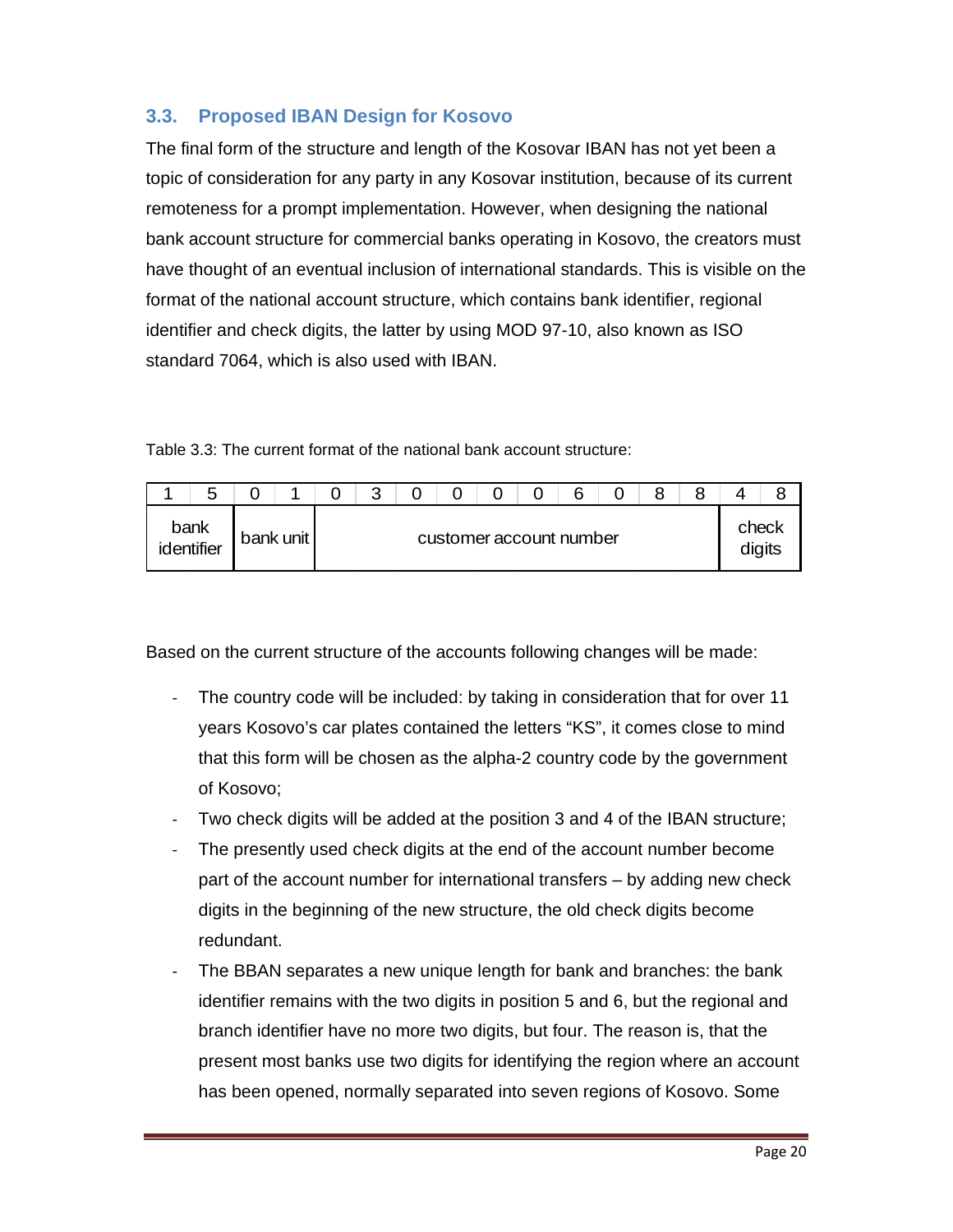banks further use consecutive characters to define the local branch. The Central Bank has requested until now only characters 5 and 6 to reserve for a further segmentation of the bank units, but has left it to the banks to choose what category it uses for this separation. (CBK KBAN) This new separation would be requested by the Central Bank and the definition of the categories for segmenting would be standardized for all banks. This simplifies the routing process for international incoming transfers in case a national central body would process the transaction once arrived in Kosovo.

Table 3.4: The final form of the IBAN for Kosovo with 20 characters

| ╯       | $\sim$ |       |        |                                                            | ∽<br>ັ |  |  |            | ⌒ |  |  |  | $\sim$<br>ັ | 6 |  |  |  |  | Ω<br>O |  |
|---------|--------|-------|--------|------------------------------------------------------------|--------|--|--|------------|---|--|--|--|-------------|---|--|--|--|--|--------|--|
|         |        |       |        | <b>BBAN</b>                                                |        |  |  |            |   |  |  |  |             |   |  |  |  |  |        |  |
| country | code   | check | digits | bank                                                       |        |  |  | region and |   |  |  |  |             |   |  |  |  |  |        |  |
|         |        |       |        | customer account number<br>identifier<br>branch identifier |        |  |  |            |   |  |  |  |             |   |  |  |  |  |        |  |

A different form of definition for the Kosovar IBAN when using the above-mentioned conventions is:

#### **2!a2!n16!n**

The complete form for the Kosovar IBAN design is to find in Appendix 2. The form used is the original form for applying for a Kosovar IBAN, which the competent institutions will send to the IBAN Registry within SWIFT for including Kosovo to it.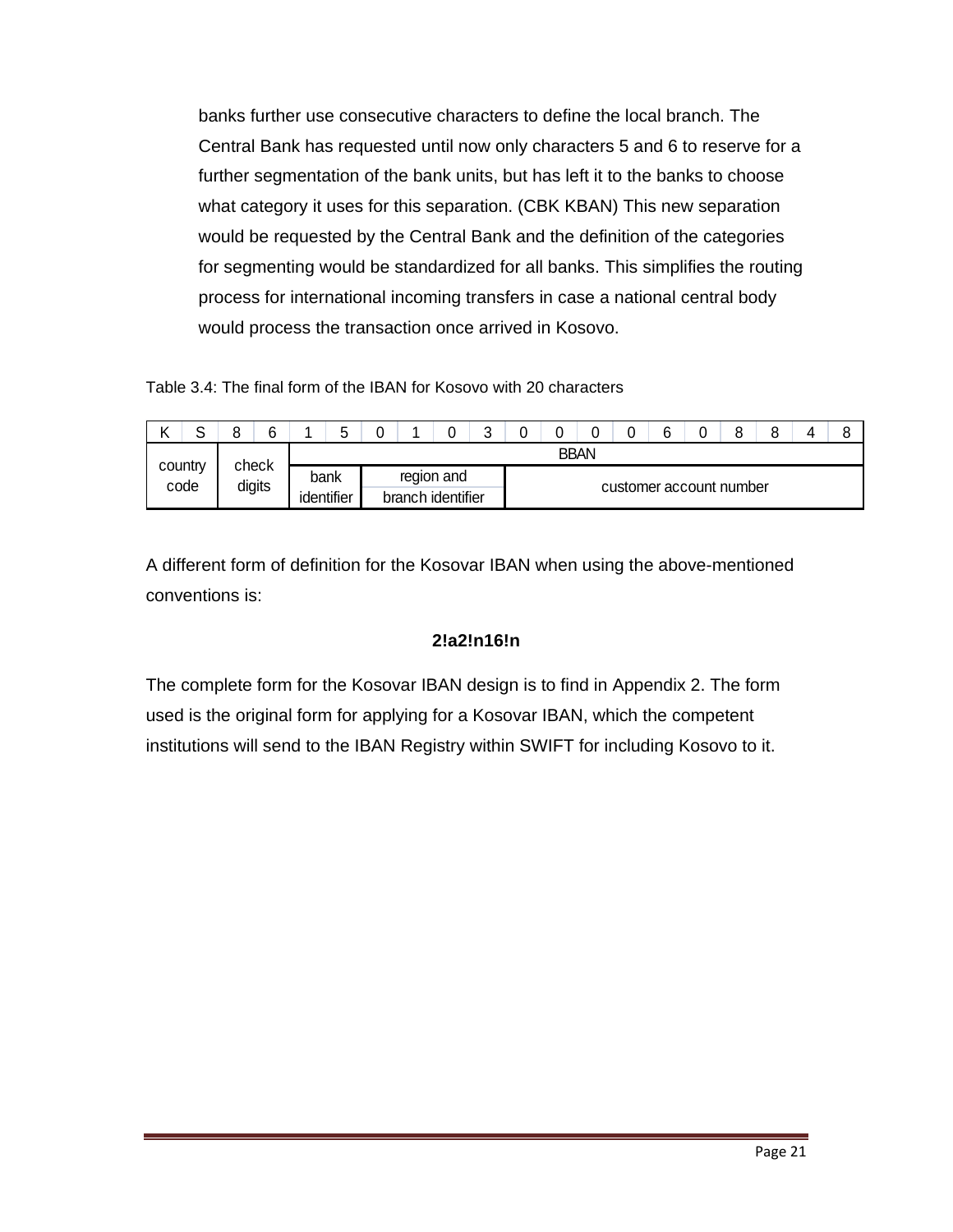#### **4. Implementing IBAN in Kosovo**

#### **4.1. Considerations and Key Requirements**

The introduction of IBAN in Kosovo is partially dependant on political hurdles and partially on procedural reasons. The lack of international recognition of the independence of Kosovo (currently 75 positive) and the subsequent missing membership to the United Nations (UN) are perceived as the biggest political hurdles, which block the general development of Kosovo. This paper is not going to make a prediction on when the process will start, because the political conditions can from the current viewpoint not been foreseen. A clear message from the international community toward the independence of Kosovo is compulsory ahead of all actions. However, in order to provide a roadmap for implementing IBAN in Kosovo, this paper will focus only on the procedural activities.

Normative references (ISO, 2005) for IBAN are:

- ‐ ISO 13616-1:2007 and ISO 13616-2:2005 International bank account number
- ‐ ISO 3166-1 Country names and country codes
- ‐ ISO/IEC 7064 Information technology Security systems Check character systems

Kosovo is already using ISO/IEC 7064 standard for inclusion of check digits of the currently used bank account numbers. (CBK KBAN)

Normative references (Wikipedia, 2009) for BIC are:

- ‐ ISO 9362 Business Identifier Codes (BIC)
- ‐ ISO 3166-1 Country names and country codes

The BIC, which commercial banks are currently using, is based on the country code of the Republic of Serbia and will have to be changed to a Kosovar country code after nationalization of ISO 9362 by Kosovar authorities.

Normative references (ISO, 2011) for ISO 3166-1 Country names and country codes are:

‐ Registration in United Nations Terminology Bulletin Country Names, or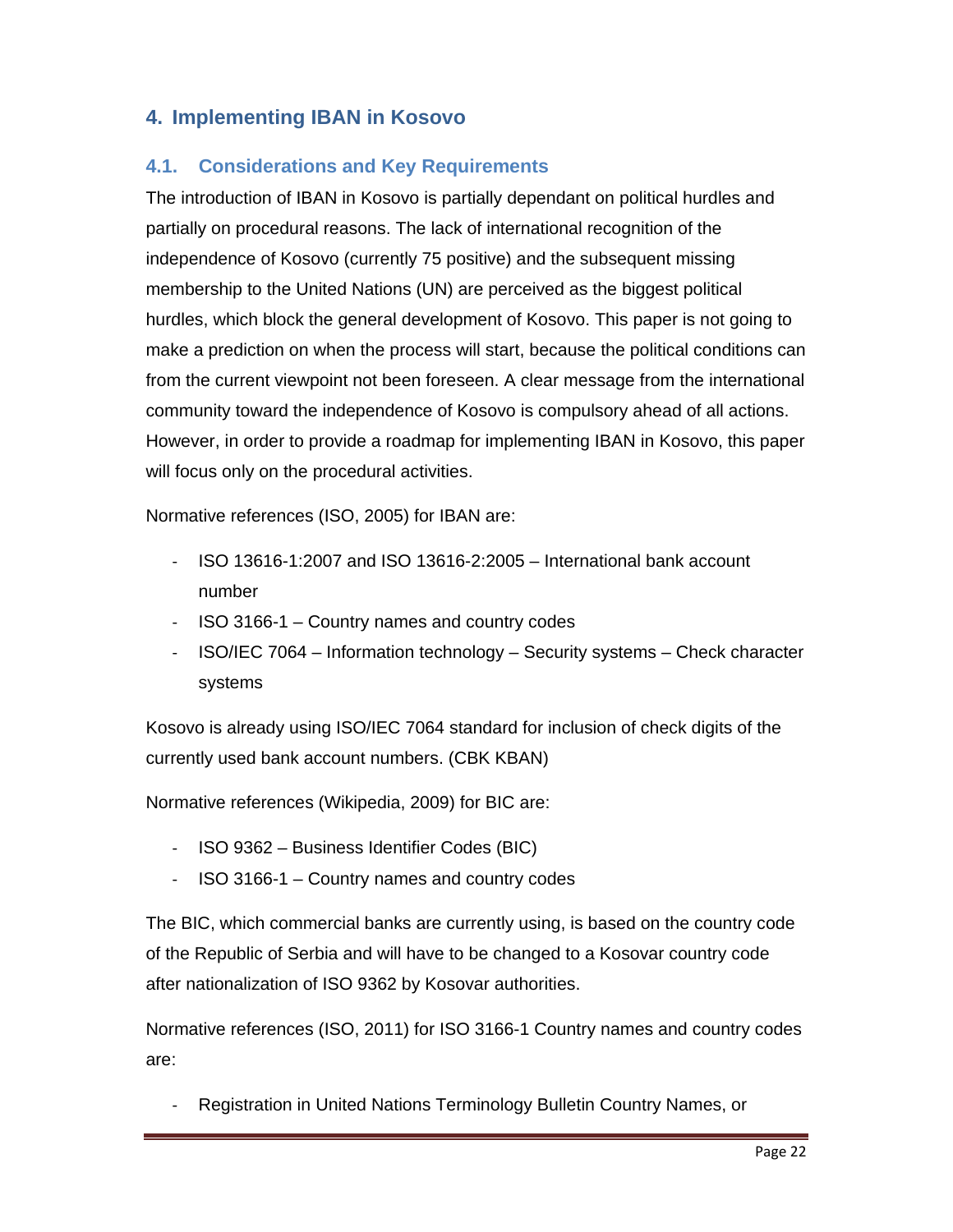‐ Registration in Country and Region Codes for Statistical Use of the UN Statistics Division

Normative references (IANA, 2003) for UN Terminology Bulletin Country Names are:

- ‐ Member countries of the United Nations, or
- ‐ Member countries of one of the specialized agencies of the United Nations, or
- ‐ A party to the statute of the International Court of Justice

Interestingly, Kosovo is since 2009 member of the International Monetary Fund and the World Bank (IMF, 2009), both specialized agencies of the UN. (UN, 2011) However, the Statistics Division of the UN has until now not updated its Bulletin by including Kosovo in it.

#### **4.2. Roadmap for the authorities**

The CBK together with all commercial banks and the Bank Association of Kosovo (BAC) will agree on the goal to implement IBAN in Kosovo. They will further agree on sharing of the tasks, responsibilities and costs for the implementation phase. Other important topics to agree on are the details for the use of IBAN once implemented. Will banks make national payments through IBAN or through the actually applied system? In what ways will the banks report to the CBK and to what extent and in which manner has the CBK oversight on international payments? What format will BBAN have?

- a. Result of this joint goal will be an agreement on the implementation for IBAN and a new BBAN format.
- b. Assuming by the previously mentioned agreement authorizes the CBK to act, it will contact relevant governmental authorities (Prime Minister's Office, Ministry of Economic Development, Ministry of Finance, Ministry of Trade and Industry). It will inform them about its aim to implement IBAN and ask for the governmental support to fulfill the necessary conditions to achieve the goal. In particular, the CBK will request from the government to gain membership in the United Nations, or to find alternative solutions, if available, to enter the UN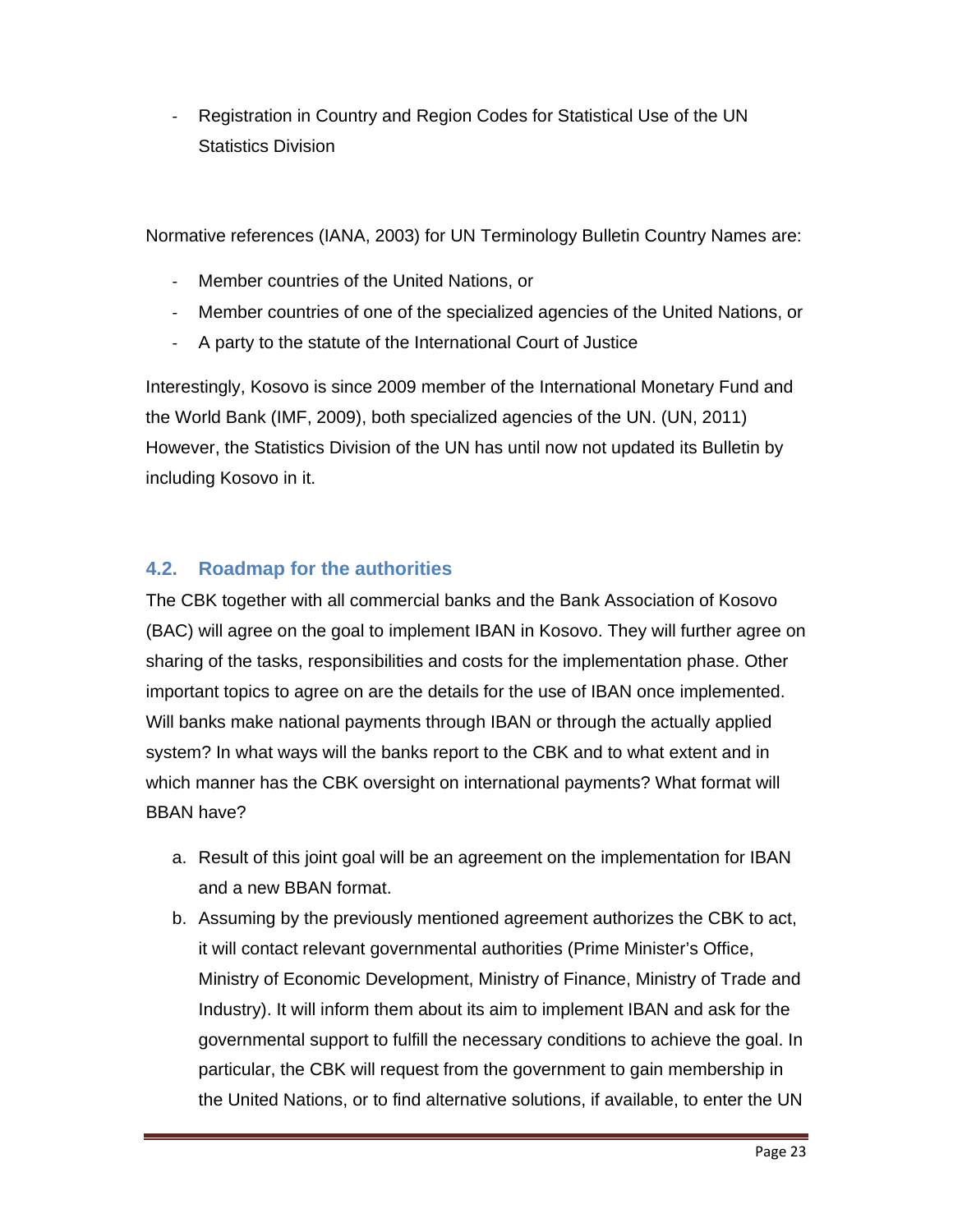Statistics Division's Bulletin of Country Names. It will further request to join the relevant international bodies through a membership, as there are ISO and SWIFT. This dialogue will also find a resolution for the budgetary question needed to implement IBAN. The outcome is an agreement of CBK with the government for the pursuit of the goals set.

- c. The government of Kosovo will make its efforts to either join the United Nations as an independent and recognized country (by finding 120 or more member states of the UN which vote in the General Assembly for its acceptance), or it finds other ways (if possible) to be enlisted in the UN Statistical Division Bulletin for Country names. Both ways will not only bring Kosovo into the United Nations, but subsequently the ISO will by default amend Kosovo into ISO 3166-1 and assign a country code for it, too. (IANA, 2003) Kosovo does not even need to join the ISO as a member for it.
- d. The next step is to join ISO as a member in order to be able to nationalize its standards in Kosovo. The Kosovar Agency for Standardization is called upon to do this step, and it can choose to be a full member with voting rights or a member with limited rights. The difference is also in the annual costs for the membership. Both options allow Kosovo to refer on ISO standards to use them in the country. To gain ISO membership the Agency must follow relevant procedures.
- e. The CBK and all commercial banks are afterwards able to request from SWIFT their own BIC with a Kosovar country code in it. The Central Bank will for the first time be able to use a BIC, while all commercial banks, which currently have Serbian-sponsored BIC can now switch to the Kosovar counterpart.
- f. Only at this stage Kosovo, respectively the Central Bank or the national standardization agency can apply for IBAN, by sending the application form (see: Appendix 2) to SWIFT. This procedure is free of charge and, given all documentation is confirmed according to the conditions, SWIFT is obliged to include the new entry to the IBAN Registry within 20 days. After that Kosovo's banks can use IBAN immediately, given they have fulfilled the infrastructural needs.
- g. After receipt of a confirmation from SWIFT that Kosovo has an entry in the IBAN registry, the Central Bank will inform all commercial banks about this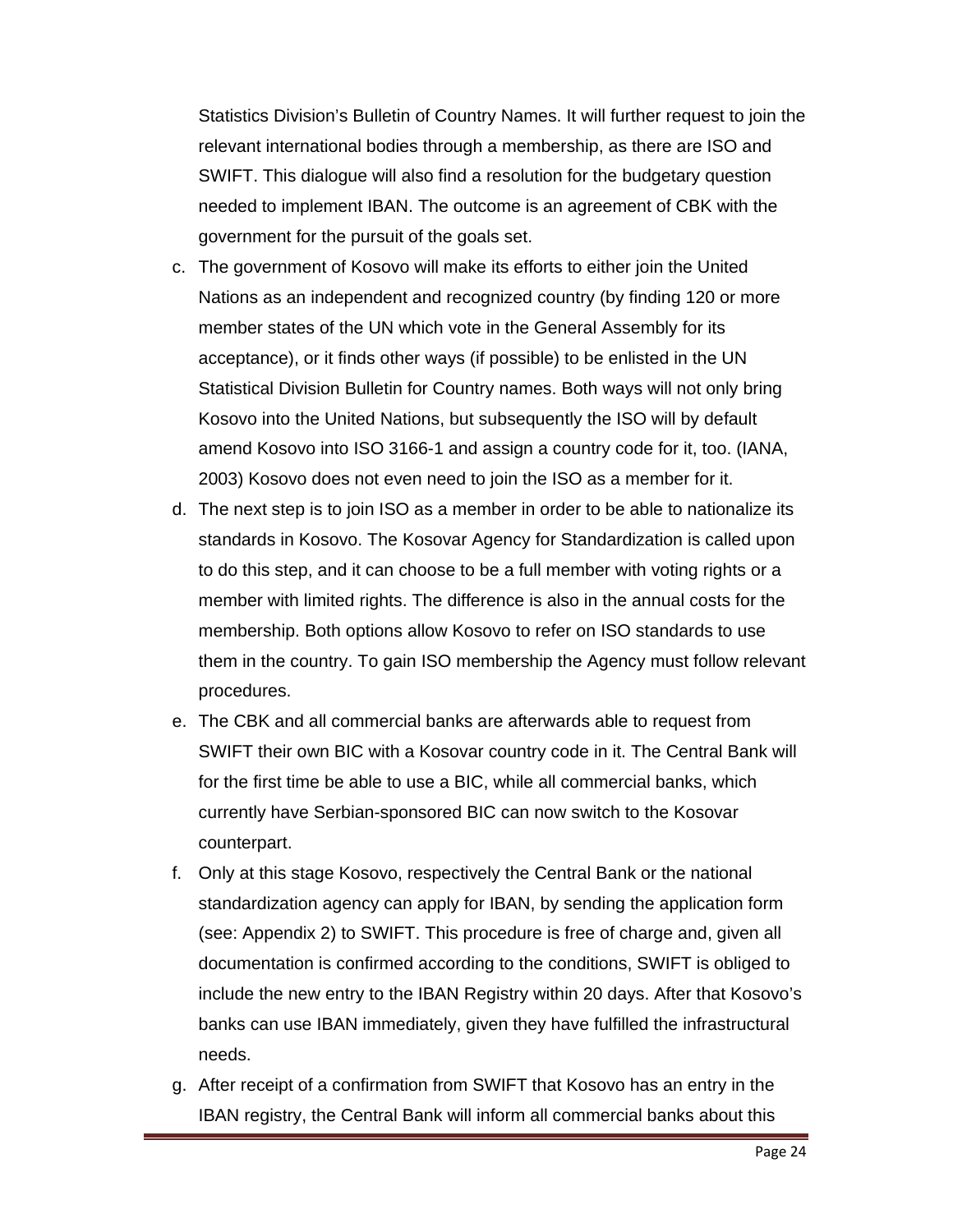news. It will give them a specified period to prepare for IBAN and after this time, all banks must fulfill the specified conditions to be able to send and receive cross-border transfers with IBAN. In the case of Albania the Central Bank issued a period of approximately one year of preparation and from January 1. 2010 all banks were able to use IBAN in their everyday transactions. The Central Bank will achieve one of its strategic goals set in its publication, namely "to contribute to the processes for integration into European Union and other international institutions". (CBK, 2009) Some commercial banks in Kosovo, which do not have a payment processing software with abroad, must invest in such, in order to jump from conventional communication channels to end-to-end STP transfers. There will be time reserved for testing the new infrastructure and after a confirmed functionality, the commercial banks will report to the Central Bank for their readiness.

- h. The correspondent banks and all banks with relations to Kosovar banks must know the new BIC and IBAN code of the financial institution.
- i. Latest on the launching day all commercial banks will stop using old format BIC and will offer international transfers through IBAN and Kosovar BIC. This new start the banks have to accompany with an information campaign. Banks must inform all their customers about the change and must give their appropriate IBAN code. A marketing awareness campaign could be useful in order to reach broad masses at once, but each client must receive their personal IBAN number, be it through direct mail, headers and footers on bank statements or other means of communication. They must be advised to get their IBAN number only in their home bank, and to give transfer details to senders by emphasizing to use both, IBAN and BIC. This practice is also recommended by ECBS for additional security, considering that not all countries use IBAN. (ECBS, 2003)
- j. Additionally, but not mandatory, the CBK and the BAK may create a web platform which provides the service of IBAN generation and validation for the use of the bank customers. A simple website will serve as an additional tool for client information and service delivery.
- k. The customers and everyone in the world can now send money to Kosovar accounts through IBAN.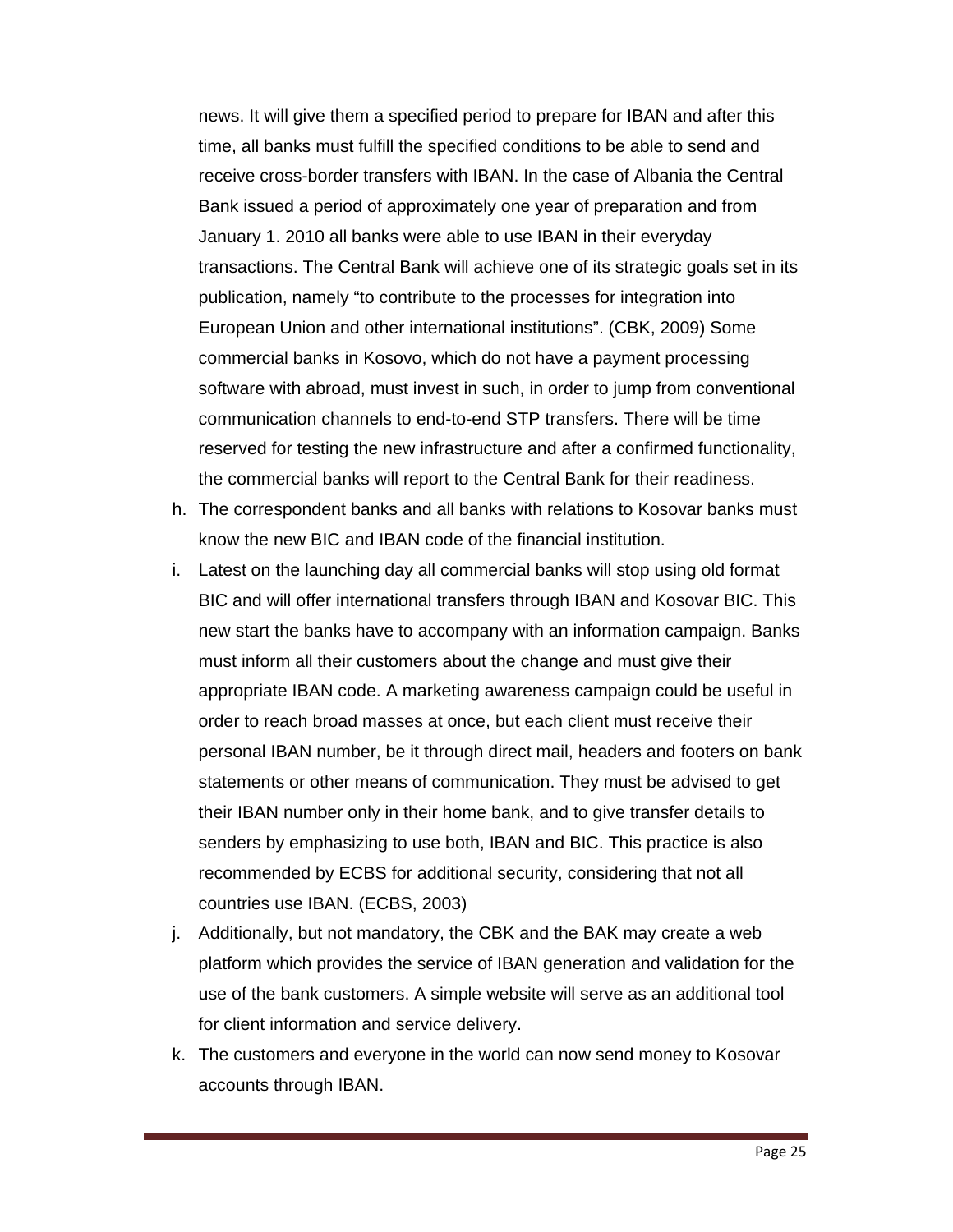The next page shows a timeframe for realization of the IBAN project. Duration for fulfilling task c. (UN membership) cannot be foreseen. In this chart, it was given not more than 6 months for completion. In reality however, this may take several years.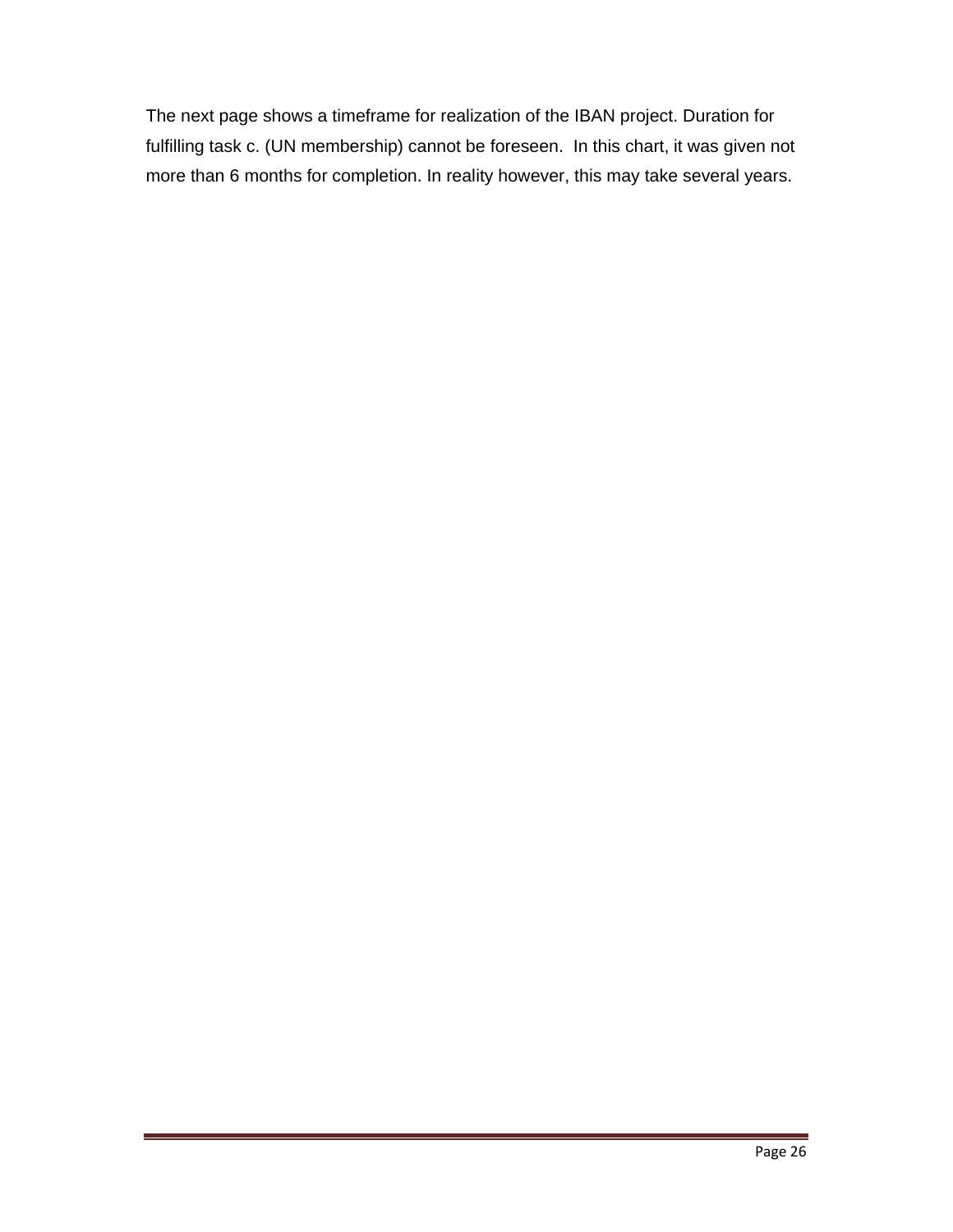|                | Who                     | Whom                  | <b>What</b>                   |   | $\mathbf{2}$   | 3 | 4 | 5 | 6 | 8 | 9 | 10 <sup>1</sup> | 11    | $12$     |
|----------------|-------------------------|-----------------------|-------------------------------|---|----------------|---|---|---|---|---|---|-----------------|-------|----------|
|                |                         |                       |                               |   |                |   |   |   |   |   |   |                 |       |          |
| a.             | CBK, banks, BAK         |                       | agree on common goal          |   |                |   |   |   |   |   |   |                 |       |          |
| b.             | <b>CBK</b>              | Government            | agree on common goal          |   |                |   |   |   |   |   |   |                 |       |          |
| $\mathbf{C}$ . | Government              | <b>United Nations</b> | request for membership        |   |                |   |   |   |   |   |   |                 |       |          |
| d.             | <b>Standards Office</b> | <b>ISO</b>            | membership application        |   |                |   |   |   |   |   |   |                 |       |          |
| е.             | CBK, banks              | <b>SWIFT</b>          | <b>BIC</b> registration       |   |                |   |   |   |   |   |   |                 |       |          |
| f.             | CBK, banks              | <b>SWIFT</b>          | <b>IBAN</b> registration      |   |                |   |   |   |   |   |   |                 |       |          |
| Ig.            | <b>CBK</b>              | banks                 | confirmation of BIC & IBAN    |   |                |   |   |   |   |   |   |                 |       |          |
|                | banks                   |                       | update on IBAN                |   |                |   |   |   |   |   |   |                 |       | $\cdots$ |
|                |                         |                       |                               |   |                |   |   |   |   |   |   |                 |       |          |
|                | <b>Who</b>              | Whom                  | <b>What</b>                   | 1 | 2 <sup>1</sup> | 3 | 4 | 5 | 6 | 8 | 9 |                 | 10 11 | 12       |
|                | banks                   |                       | update on IBAN                |   |                |   |   |   |   |   |   |                 |       |          |
| h.             | banks                   | correspondents        | inform on new BIC and IBAN    |   |                |   |   |   |   |   |   |                 |       |          |
| ι.             | <b>Banks</b>            |                       | final switch to new standards |   |                |   |   |   |   |   |   |                 |       |          |
|                | <b>Banks</b>            | clients               | information campaign          |   |                |   |   |   |   |   |   |                 |       |          |
| IJ۰            | <b>BAK</b>              | public                | IBAN web platform for clients |   |                |   |   |   |   |   |   |                 |       |          |
| k.             | <b>Clients</b>          | partners              | communicate IBAN & BIC        |   |                |   |   |   |   |   |   |                 |       | $\cdots$ |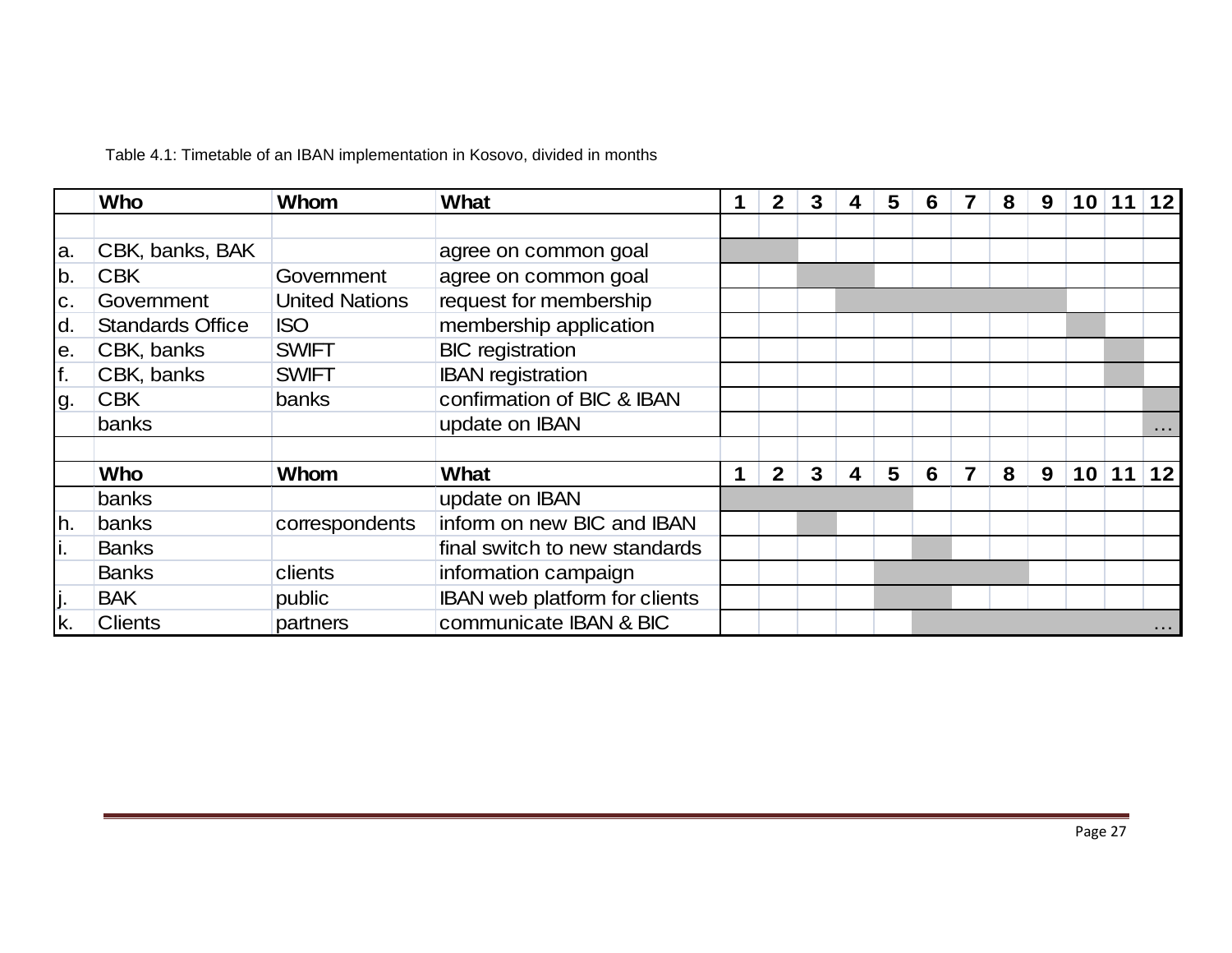#### **5. Cost-Benefit Analysis and Forecasts**

#### **5.1 Direct costs for implementing IBAN**

This section of the paper is based on assumptions and approximations due to lack of information for the costs to implement an IBAN.

Table 6.1 contains an assumption of costs to implement IBAN by following the roadmap explained in the previous chapter. These costs aim not to be real or representative, but this price is only a starting point and shall use here as a reference for calculating a point even break when combining with the benefits of IBAN.

| <b>Action</b>                   | <b>Cost bearer</b>         | Price [euro]     |
|---------------------------------|----------------------------|------------------|
|                                 |                            |                  |
| Agreement with banks            | Central Bank, retail banks | $500 - 2,500$    |
| Agreement with government       | <b>Central Bank</b>        | $500 - 2,500$    |
| Promoting UN membership         | Govemment                  | 15,000 - 25,000  |
| ISO standards purchase          | <b>Central Bank</b>        | $5,000 - 15,000$ |
| SWIFT BIC code purchase         | Central Bank, retail banks | $2,500 - 10,000$ |
| <b>SWIFT IBAN code</b>          |                            |                  |
| <b>IBAN Registry</b>            |                            |                  |
| infrastructure completion       | Central Bank, retail banks | 35,000 - 75,000  |
| Information campaign            | <b>Retail banks</b>        | 15,000 - 25,000  |
| Web service for IBAN validation | <b>Bank Association</b>    | $500 - 2,500$    |
| <b>Total</b>                    |                            | 73,500 - 155,000 |

Table 6.1: Costs for implementing IBAN in Kosovo

Some actions bring benefits for many more dimensions and thus their costs are not exclusively bound to IBAN. Such an example is the cost of joining the United Nations, an action which does not only allow Kosovo to have an IBAN, but which brings countless other benefits with it. In this cost the lobby effort with countries for recognizing Kosovo are not included, only administrative costs for joining the UN and the successive inclusion of Kosovo in the UN Terminology Bulletin of Country Names are in this focus. The UN determines the contribution of its member states by considering among others the GNP of a state. The economy of Kosovo would most likely pay the minimum contribution of 0.001% of the UN budget, which is 26.485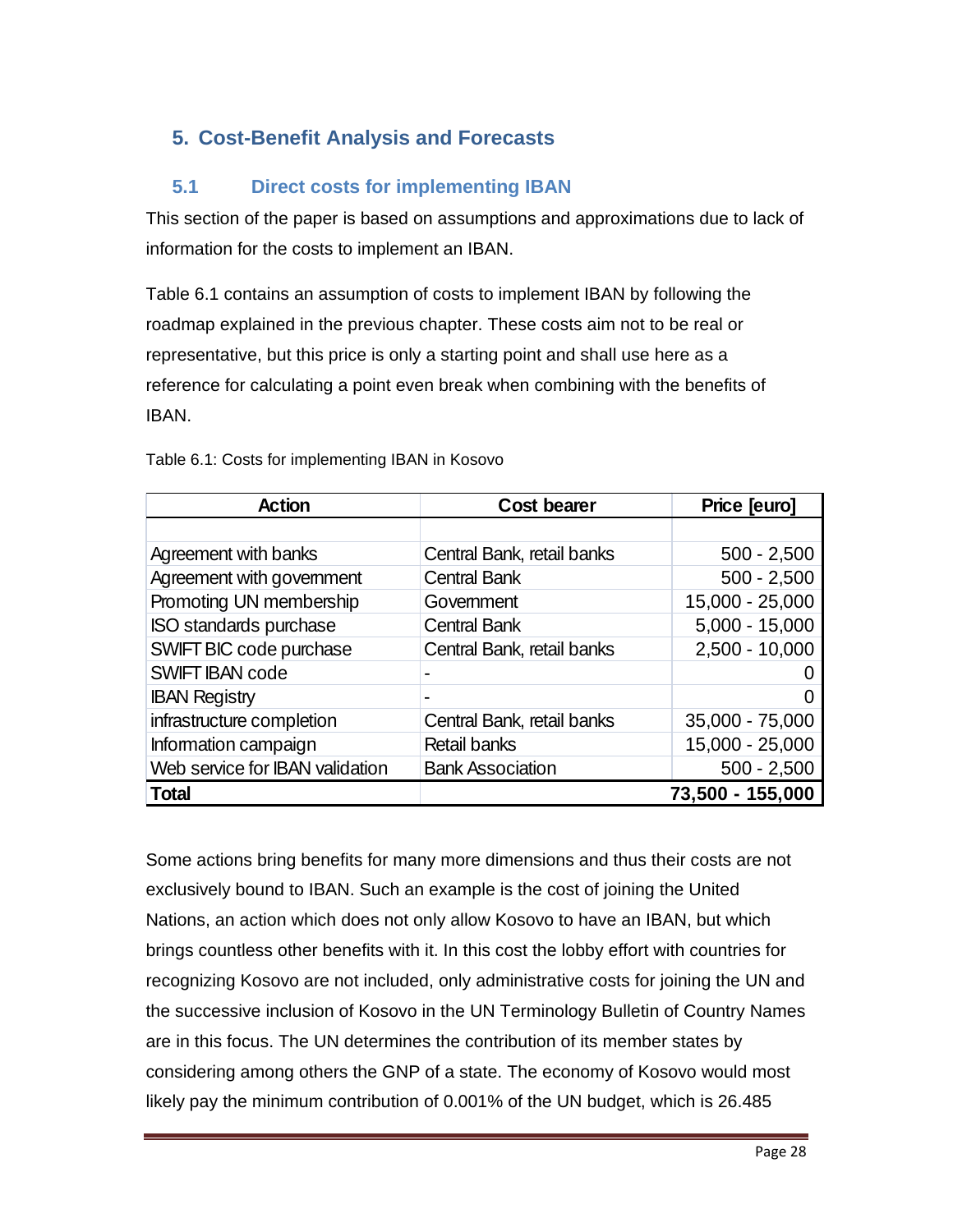USD. (UN, 2010) The yearly contribution is not part of the costs for implementing IBAN, but assuming that an equal amount of money is needed for the administrative procedures of joining the UN, we come to a cost of round 20,000 euro.

Other actions have costs, which in open sources were not to find, for example costs for purchasing ISO standards. The website of this organization states that there are three membership options: full membership, correspondent members and subscriber members. All three options allow the purchase of ISO standards and nationalization of them. The assumptions are that a membership at the lowest level does not exceed 2500 euro and neither does the price of a purchase for a standard. Kosovo will need to purchase four standards (ISO 3166, ISO 9362, ISO 13616 and ISO/IEC 7064). The membership fees are not part of the IBAN costs, but the standards are, which sums up at 10,000 euro.

The Bank of Albania (National Bank in Albania) has spent about 22,500 US Dollars for updating the software infrastructure (Kolenico, 2011). The assumption is, that the Central Bank of Kosovo will spend a similar amount of money for this purpose. Another assumption is that commercial banks will spend on average 5,000 euro for their software updates. This leads to a sum of 50,000 euro.

The contribution to the total costs by the implied parties is a matter of agreement, but a proposition for covering these costs may look like this:

- The Government of Kosovo shall cover the costs for UN membership and for purchasing ISO standards, because the state institutions are the greatest beneficiaries of the outcomes.
- ‐ Each bank, including the CBK, shall pay themselves for their own BIC.
- ‐ The Central Bank shall invest in updating the infrastructure update, which is related to this institution, and all banks shall pay themselves for their respective software updates.
- The commercial banks shall cover the costs for the information campaign towards the public.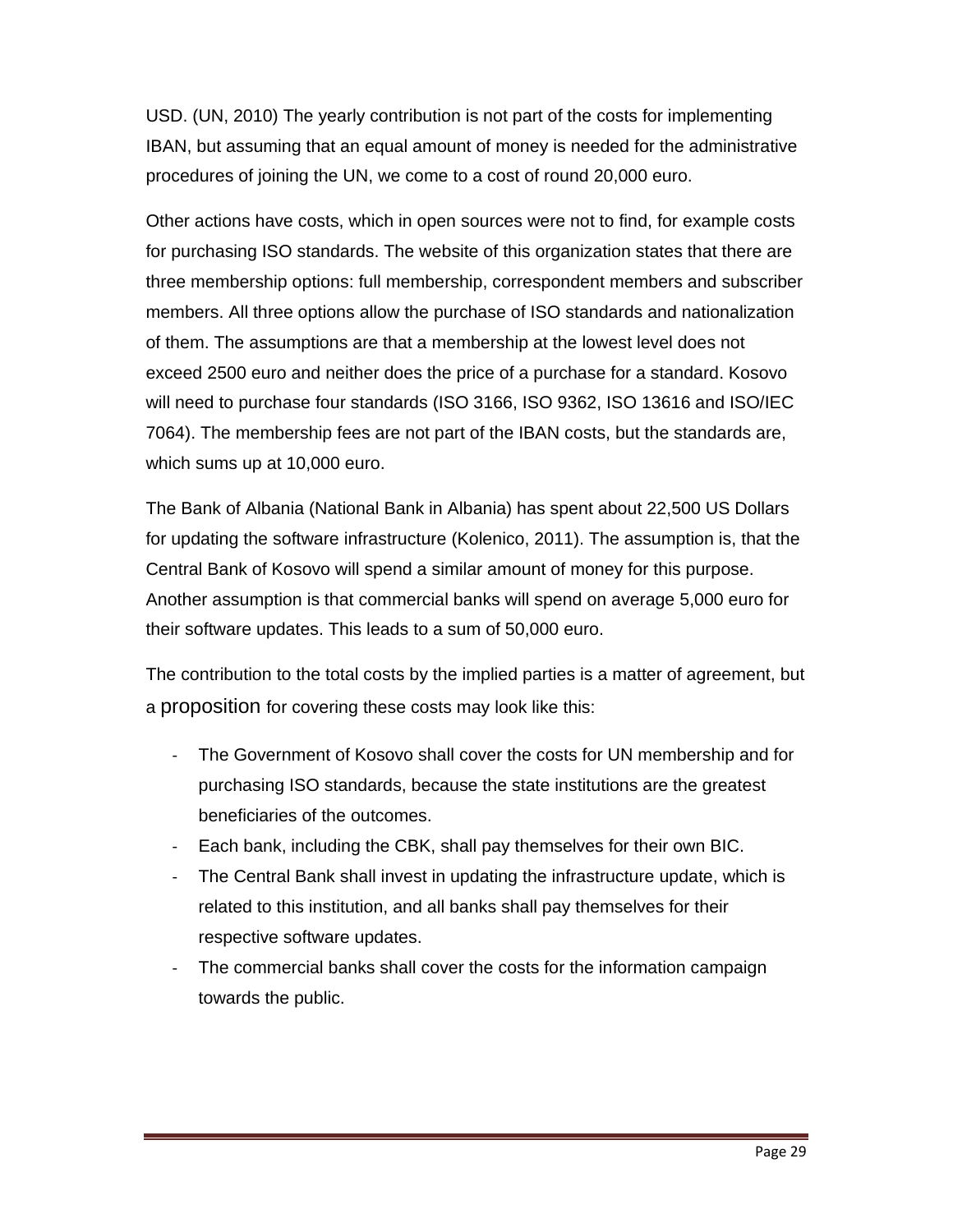#### **5.2 Forecasts of International Transfers with Kosovar Banks**

The 10 year recorded history of financial transactions conducted by the Central Bank of Kosovo (see Table 2.1 and 2.2) is a starting point for creation of a forecast, by extracting trends and averages. In particular, forecasting the incoming and outgoing cross-border transactions through commercial banks for the next 10 years is the main goal of this exercise. Additionally to the historic data, an expert forecast for macroeconomic indicators guides through the forthcoming years. Business Monitor International (BMI, 2010) provides amongst others a dataset of future GDP growth, nominal GDP volume and the country's Current Account (CA) as part of the GDP, but not the bank transfer volumes, which this forecast requires. However, usage of the Pearson Product-Moment Correlation Coefficient in the history displays a strong positive correlation between incoming bank transfers and nominal GDP volume, and a very strong negative correlation between outgoing bank transfers and the CA of Kosovo, which will sustain also in the next 10 years.

| Table 6.2: Pearson correlation for selected variables |  |  |  |
|-------------------------------------------------------|--|--|--|
|-------------------------------------------------------|--|--|--|

| $p(i)$ = Pearson: GDP - Incoming bank $p(o)$ = Pearson: CA - Outgoing bank<br>transfers 2001-09 | transfers 2004-09 |
|-------------------------------------------------------------------------------------------------|-------------------|
| 0.905747845                                                                                     | -0.969552366      |

Furthermore, the proportion between the related variables gives as output the requested transfer volumes. However, because this proportion increases with every year, an average year-on-year growth rate of this proportion follows this trend.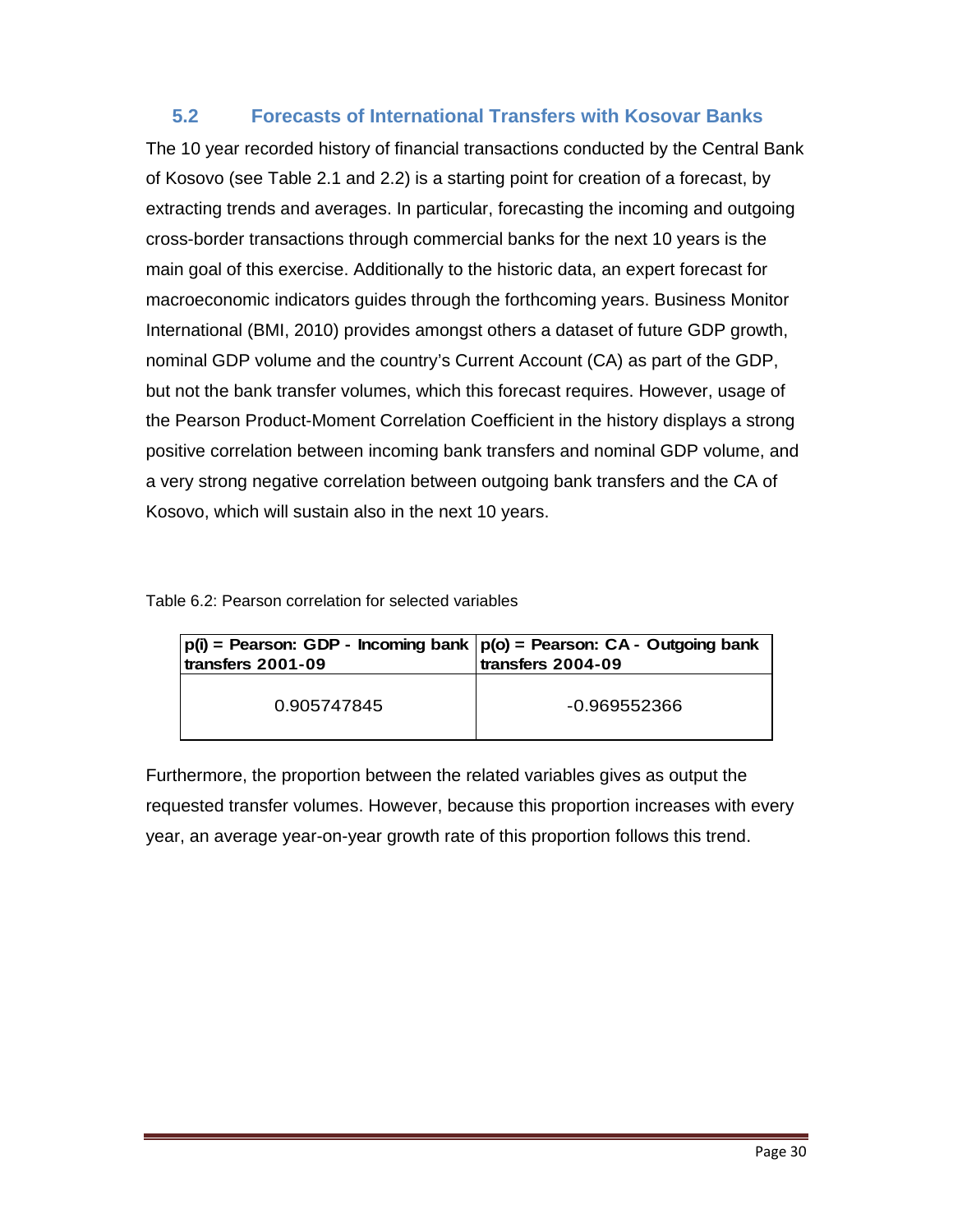|      | Nominal GDP in |                           | $x =$ proportion of<br>GDP to incoming |                   |
|------|----------------|---------------------------|----------------------------------------|-------------------|
|      | euro           | <b>Incoming Transfers</b> | transfers                              | y-o-y growth of x |
| 2001 | 2,535.00       | 588.2                     | 0.232                                  |                   |
| 2002 | 2,702.00       | 747.9                     | 0.277                                  | 1.193             |
| 2003 | 3,355.00       | 916.7                     | 0.273                                  | 0.987             |
| 2004 | 3,639.00       | 1,073.20                  | 0.295                                  | 1.079             |
| 2005 | 3,054.00       | 943.1                     | 0.309                                  | 1.047             |
| 2006 | 3,182.00       | 1,042.30                  | 0.328                                  | 1.061             |
| 2007 | 3,411.00       | 1,171.50                  | 0.343                                  | 1.048             |
| 2008 | 3,849.00       | 1,706.00                  | 0.443                                  | 1.291             |
| 2009 | 3,868.00       | 1,702.60                  | 0.44                                   | 0.993             |
|      |                |                           | average growth                         | 1.087             |

Table 6.3: Proportion and its growth for selected variables – incoming transfers

Table 6.4: Proportion and its growth for selected variables – outgoing transfers

|      | $CA = Current$ |                                     | $y =$ proportion of<br>CA to outgoing |                   |
|------|----------------|-------------------------------------|---------------------------------------|-------------------|
|      | <b>Account</b> | <b>Outgoing Transfers transfers</b> |                                       | y-o-y growth of y |
| 2004 | $-320.2$       | 1,207.80                            | 3.772                                 |                   |
| 2005 | $-247.5$       | 1,277.40                            | 5.161                                 | 1.368             |
| 2006 | $-226.1$       | 1,324.60                            | 5.858                                 | 1.135             |
| 2007 | $-354.1$       | 1,652.90                            | 4.668                                 | 0.797             |
| 2008 | $-628.7$       | 2,401.80                            | 3.82                                  | 0.818             |
| 2009 | $-673.5$       | 2,435.60                            | 3.616                                 | 0.947             |
|      |                |                                     | average growth                        | 1.087             |

The formula to define the volumes of incoming and outgoing transfer volumes is:

Incoming transfers: **GDP(t) \* x(t) \* p(i)**

Outgoing transfers: **CA(t) \* y(t) \* p(o)**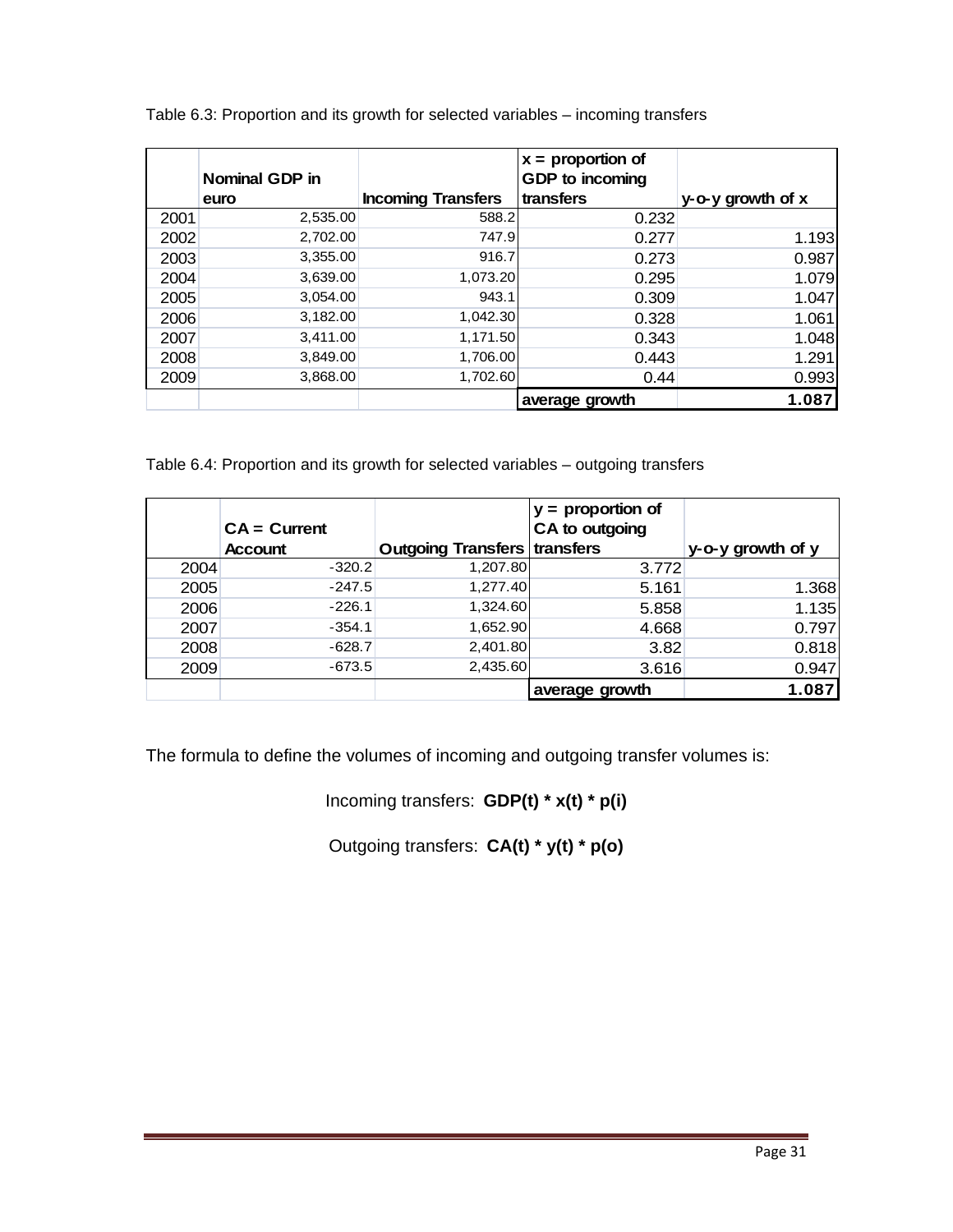|              |      | <b>Nominal GDP in</b><br>million euro | $x =$ proportion of<br>GDP to incoming<br>transfers | Incoming bank<br>transfers in<br>million euro |
|--------------|------|---------------------------------------|-----------------------------------------------------|-----------------------------------------------|
|              | 2010 | 4,113.3                               | 0.479                                               | 1,783.3                                       |
|              | 2011 | 4,562.1                               | 0.521                                               | 2,150.8                                       |
|              | 2012 | 4,711.7                               | 0.566                                               | 2,415.5                                       |
| forecast     | 2013 | 5,160.4                               | 0.615                                               | 2,876.8                                       |
|              | 2014 | 5,758.7                               | 0.669                                               | 3,491.0                                       |
|              | 2015 | 6,357.0                               | 0.728                                               | 4,190.6                                       |
|              | 2016 | 6,816.2                               | 0.791                                               | 4,886.1                                       |
|              | 2017 | 7,483.3                               | 0.861                                               | 5,833.3                                       |
|              | 2018 | 8,196.8                               | 0.936                                               | 6,948.0                                       |
|              | 2019 | 8,934.2                               | 1.018                                               | 8,235.2                                       |
|              | 2020 | 9,750.9                               | 1.107                                               | 9,773.7                                       |
| <b>Total</b> |      |                                       |                                                     | 52,584.2                                      |

Table 6.5: Forecasted incoming bank transfers for 2010 - 2020

Table 6.6: Forecasted outgoing bank transfers for 2010 - 2020

|              |      |                | $y =$ proportion of | Outgoing bank        |
|--------------|------|----------------|---------------------|----------------------|
|              |      | $CA = Current$ | CA to outgoing      | transfers in million |
|              |      | <b>Account</b> | transfers           | euro                 |
|              | 2010 | $-678.7$       | 3.664               | 2,410.8              |
|              | 2011 | $-716.2$       | 3.711               | 2,577.4              |
|              | 2012 | $-702.0$       | 3.760               | 2,559.2              |
|              | 2013 | $-748.3$       | 3.809               | 2,763.4              |
|              | 2014 | $-817.7$       | 3.859               | 3,059.4              |
| forecast     | 2015 | $-890.0$       | 3.909               | 3,373.2              |
|              | 2016 | $-933.8$       | 3.960               | 3,585.6              |
|              | 2017 | $-1,010.2$     | 4.012               | 3,929.8              |
|              | 2018 | $-1,073.8$     | 4.065               | 4,231.5              |
|              | 2019 | $-1,134.6$     | 4.118               | 4,529.8              |
|              | 2020 | $-1,121.4$     | 4.171               | 4,535.2              |
| <b>Total</b> |      |                |                     | 37,555.3             |

With expected 52 billion euro of incoming and 37 billion outgoing volumes through banking channels, smooth cross-border payment processing is crucial for the economy of Kosovo.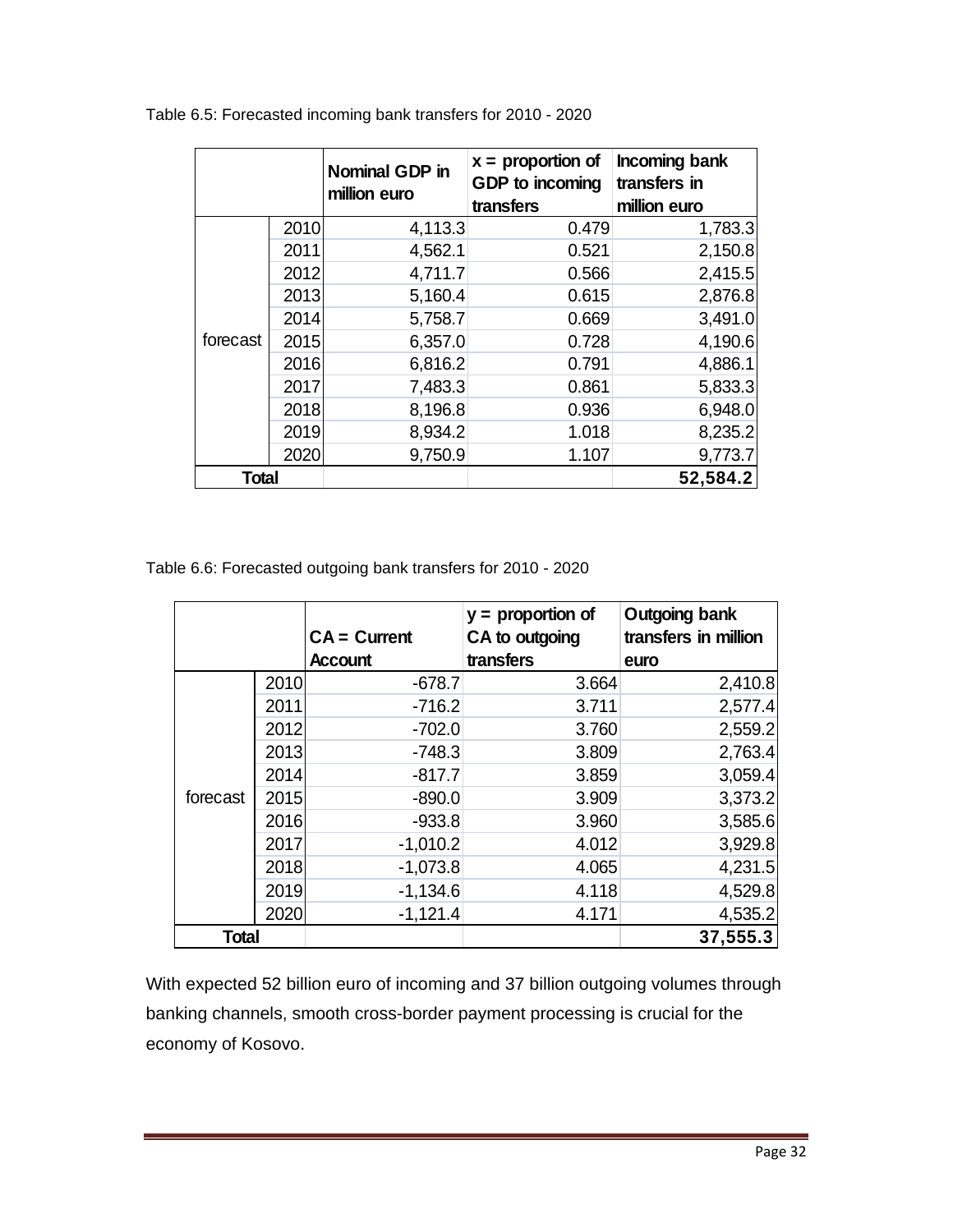#### **5.3 Cost-Benefit Analysis**

This cost-benefit analysis is focused on the perspective of the bank clients transferring money across the borders of Kosovo. For this case, a Kosovar average of 0.2% of the transferred amount is applied as current fee, and a fictive 0.15% and a 0.1% fee as two different scenarios when transferring with IBAN. This new fee is very feasible, considering that commercial banks would save from the redundancy of correspondent banks and their fee applications. Some Kosovar banks offer now already transfers with 0.1% fees for their preferential clients. (Latifi, Market Research on Benchmark for International Transfers in Retail Banks, 2011) This means, that banks still have enough buffer to reduce their margin.

| in million<br>euro  | <b>Bank Transfers</b> | current transfer<br>fee | <b>IBAN</b> transfer<br>fee | <b>IBAN</b> transfer<br>fee |
|---------------------|-----------------------|-------------------------|-----------------------------|-----------------------------|
|                     |                       | 0.20%                   | 0.15%                       | 0.10%                       |
| 2010                | 4,194.1               | 8.4                     | 6.3                         | 4.2                         |
| 2011                | 4,728.1               | 9.5                     | 7.1                         | 4.7                         |
| 2012                | 4,974.7               | 9.9                     | 7.5                         | 5.0                         |
| 2013                | 5,640.2               | 11.3                    | 8.5                         | 5.6                         |
| 2014                | 6,550.4               | 13.1                    | 9.8                         | 6.6                         |
| 2015                | 7,563.8               | 15.1                    | 11.3                        | 7.6                         |
| 2016                | 8,471.8               | 16.9                    | 12.7                        | 8.5                         |
| 2017                | 9,763.1               | 19.5                    | 14.6                        | 9.8                         |
| 2018                | 11,179.5              | 22.4                    | 16.8                        | 11.2                        |
| 2019                | 12,764.9              | 25.5                    | 19.1                        | 12.8                        |
| 2020                | 14,308.9              | 28.6                    | 21.5                        | 14.3                        |
| <b>Total</b>        | 90,139.6              | 180.3                   | 135.2                       | 90.1                        |
| <b>Cost Savings</b> |                       |                         | 45.1                        | 90.1                        |

Table 6.7: Cost savings of bank customers by using IBAN:

The estimated costs for implementing IBAN amounting 120,000 euro are, compared with the customer savings in the first year of implementation worth at least 1.1 million, considerably low.

Considering the bank customer economics it is very reasonable to implement IBAN.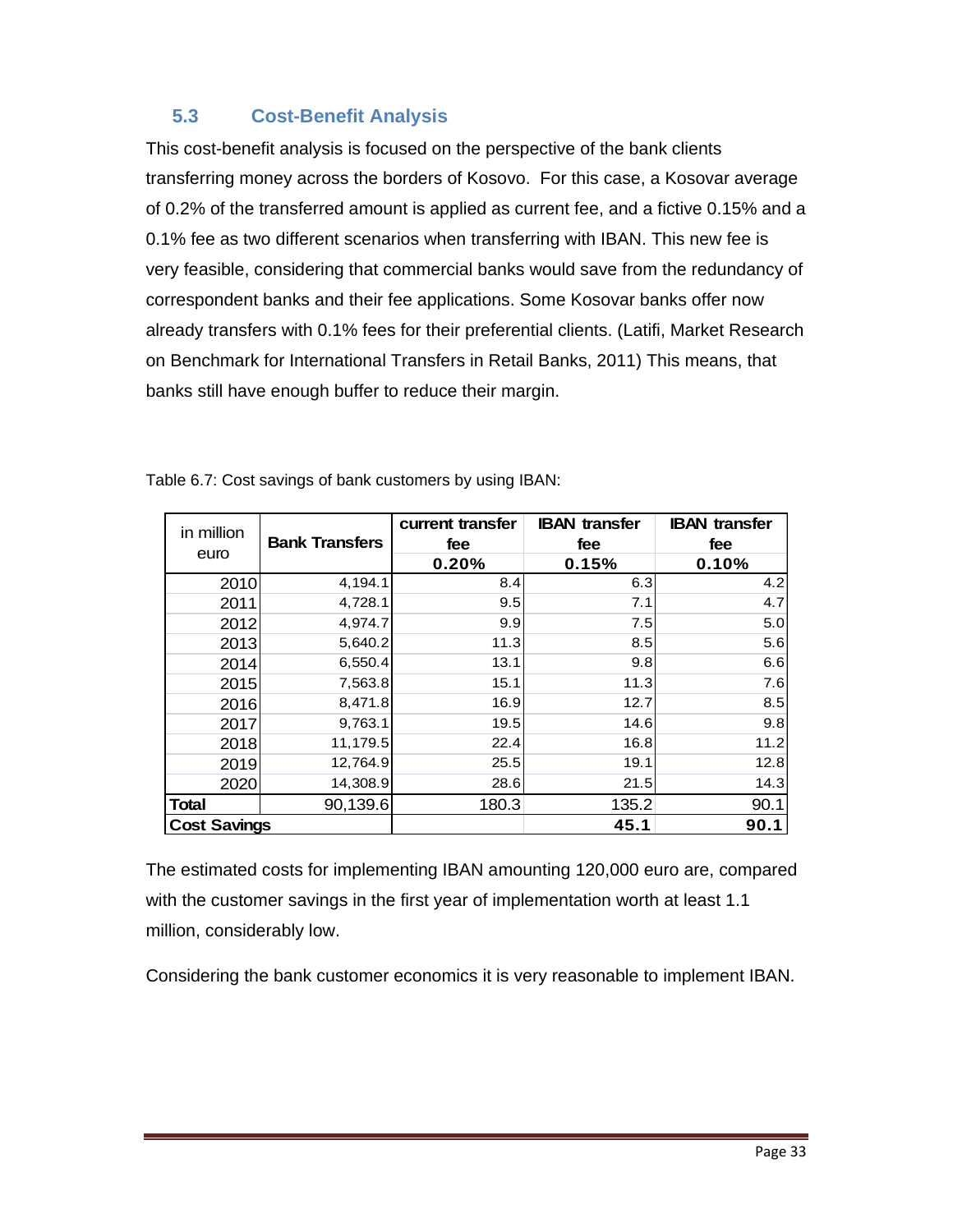#### **6. Final Discussion and Recommendations**

Almost all countries in Europe and all countries in the Western Balkans have integrated IBAN in their national payments system – except Kosovo. The tendency is that and an increasing number of countries beyond Europe will use standardized methods of money transfer to increase payment efficiency.

Albania has brought a good example on implementation of IBAN in its national payments system in a time dimension of approximately one and a half years. Although Albania had different preconditions in the initial phase, Kosovo can use its experience of implementation for a national IBAN.

The Kosovar payments system provided by the financial institutions is far from delivering a satisfying function: Kosovo is a cash-based society. Almost half of the remittances in 2010 were sent through channels, which are not financial institutions, and Kosovo has a cash surplus. In addition, the domestic economy is largely positioned in the grey area – partly due to the lack of a strategy to reduce cash transactions.

The current payment system EICS fulfills all domestic clearing operations and the Central Bank is currently working on a RTGS system as an addition.

Commercial banks use formal infrastructure of the Republic of Serbia to perform their international transactions. The Central Bank of Kosovo is not allowed to use such infrastructure, which limits its possibilities to perform its international transfers to their correspondent banks.

All banks, retail and central, are currently in need of correspondent banks to perform their transactions. This requires a higher manual intervention, a larger probability for errors in payments processing, slower transfer delivery and subsequently higher costs per transaction. These higher costs reflect in the prices for transfers to be paid by the bank customers. The greatest challenge for the customers is the additional procedure to make a payment order. Sending money from abroad reduces the ability of the sending partner to make the payment order by himself or herself, without inclusion of their bank engagement.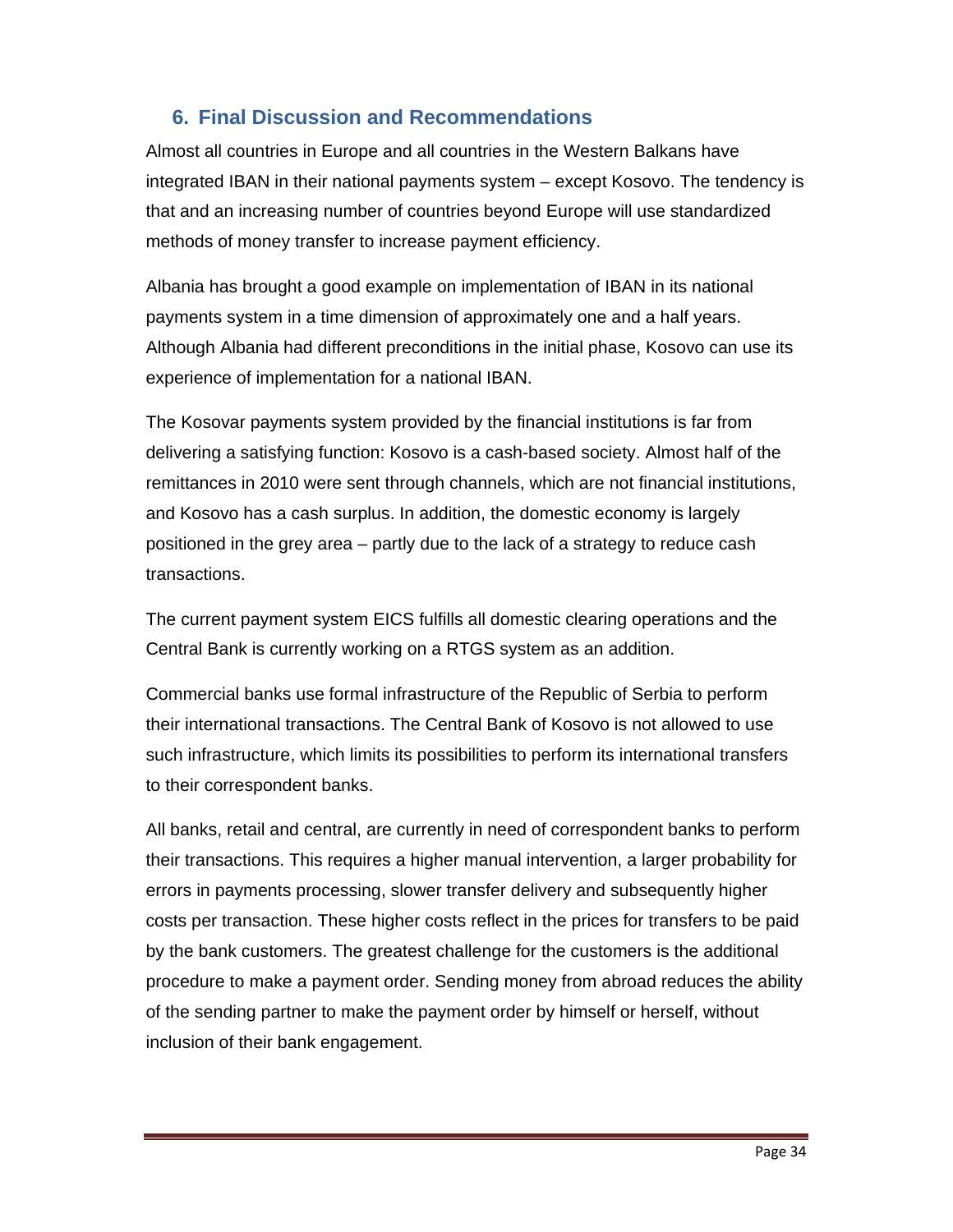IBAN is a standardized method of operating payment orders automatically and thus allowing STP. It uses international standards for the ordering format and is thus applicable in virtually every country of the world. IBAN contains a country code prefix, which at first sight portrays the country of destinations for the payment order. The succeeding numbers represent the bank and branch identifier and the beneficiary account number. Check digits ensure the correctness of the format and provide a higher security for successful transferring. All this information is bundled in a single alphanumeric character string, called the IBAN code. However, since IBAN is not applicable in all countries, it is recommended to attach to the IBAN code the BIC as contingency information as well.

The proposed format for a Kosovar IBAN contains 20 characters, the presumed country code "KS", two check digits and the BBAN. The BBAN contains 16 characters, where the first six digits represent the bank institution and its branch, the latter ten characters are the customer account number. This proposal requires no changes to the currently used national bank account number format, except, that the bank identifier characters are extended from currently two to six. This allows not only identifying the bank institution, but also its branches.

The roadmap provides the required involvement of implied parties to implement IBAN. The Central Bank, the commercial banks and the Government of Kosovo must agree on a common strategy, they must set the milestones and distribute responsibilities accordingly. The government will work towards memberships in the UN and in ISO, which deliver a country code for Kosovo. The Central Bank and the commercial banks will apply for a BIC at SWIFT, and the prior for inclusion of a national format in the IBAN registry, as well. Both parties will set up the infrastructural reforms for compliance with the requirements to operate IBAN. The commercial banks will generate IBAN codes for all their clients and distribute them through various channels. The Bank Association of Kosovo will support the banks in distributing the codes and in raising public awareness for their usage.

Estimated direct costs for implementing IBAN for Kosovo are between 70,000 and 150,000 euro, where the government participates with around 10-15%, the Central Bank with around 40% and the commercial banks with 45-50%.

A ten-year forecast indicates that incoming and outgoing international transactions through commercial banks alone will have a volume of 90 billion euro. Continuation of the current methods of money transfer leads to a sum of 180 million euro in fees to be paid by the bank customers. A reduction of the transfer fees due to increased efficiency through IBAN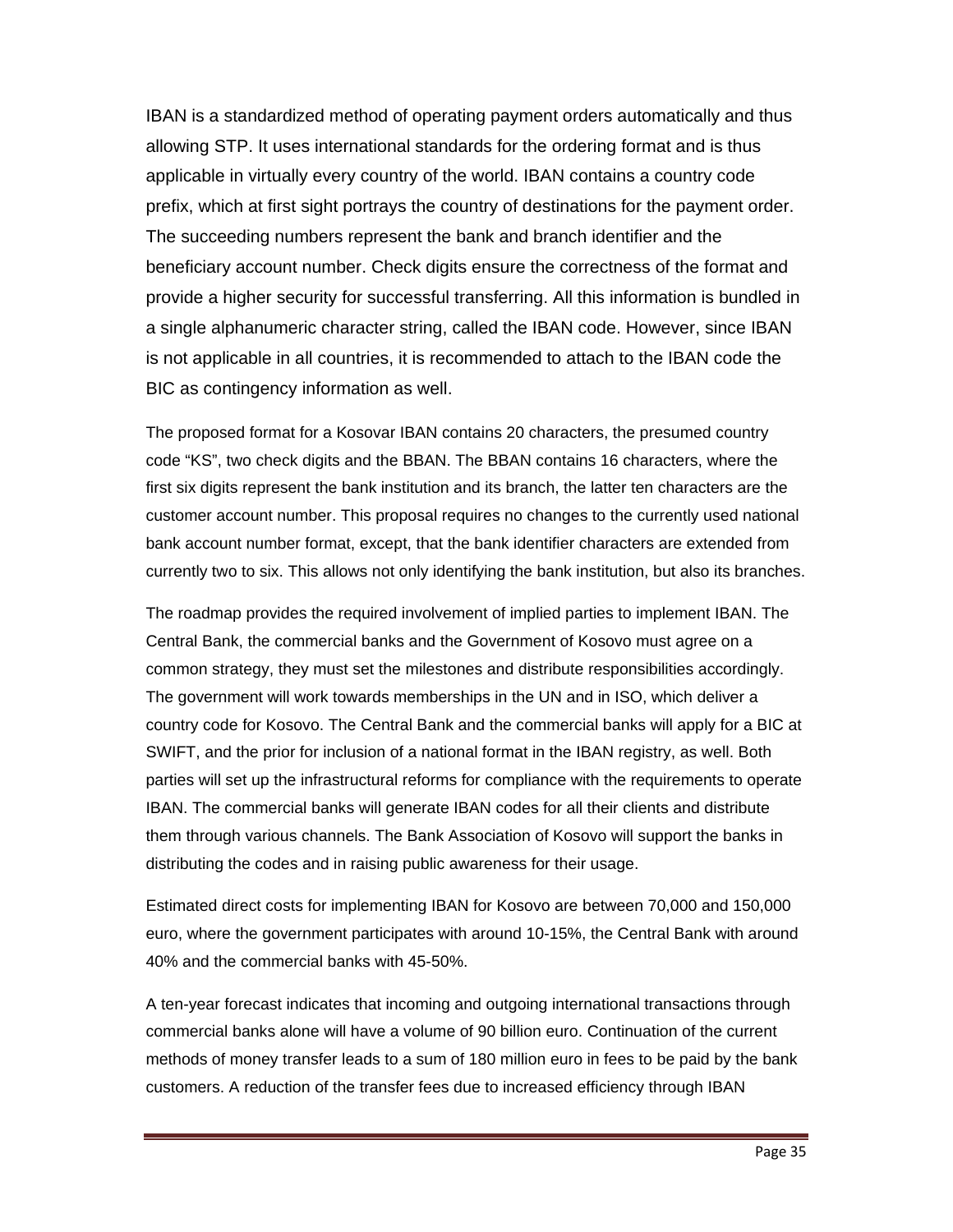transfers by 25% leads to cost savings of around 45 million euro, a reduction by 50% around 90 million euro.

Not only effectively, but also financially implementing IBAN is worth the burden.

#### **6.1 To the Government of Kosovo**

The Government of Kosovo is urged to support the efforts of the Central Bank of Kosovo to execute its policies in regards to European integration and reduction of cash transactions, especially by providing the legal and financial grounds to join financial organizations, to implement international standards and to integrate IBAN in the Kosovar payments system.

That involves also the Government of Kosovo to establish diplomatic relations to sufficient key states, to be able to join the United Nations as soon as possible. Kosovo will have to provide a country code as per international standards. The Government is advised to join itself certain international organizations, in the forefront the International Organization for Standardization.

The ultimate goal for the Government of Kosovo, with its European aspirations, is to enter the Single European Payments Area. This will make borderless payments with all SEPA countries not only easier, but will also bring financial benefits.

#### **6.2 To the Central Bank of Kosovo**

The Central Bank of Kosovo should prepare with relevant government institutions a common strategy to reduce cash-transactions and to enforce formal economy.

This means, amongst others, that the Central Bank considers the inclusion of IBAN and BIC in its payments system, following its stated strategic goal for European integration. It will be necessary for the Central Bank to take the lead of action in this endeavor, by cooperating with the relevant institutions in Kosovo to develop and implement an action plan. It will need to co-operate with international bodies, especially with SWIFT.

 It will also encourage and advise retail banks to make the necessary technical and procedural reforms, in order to be compliant with the requirements set by international standards. By this means, the national account format has to be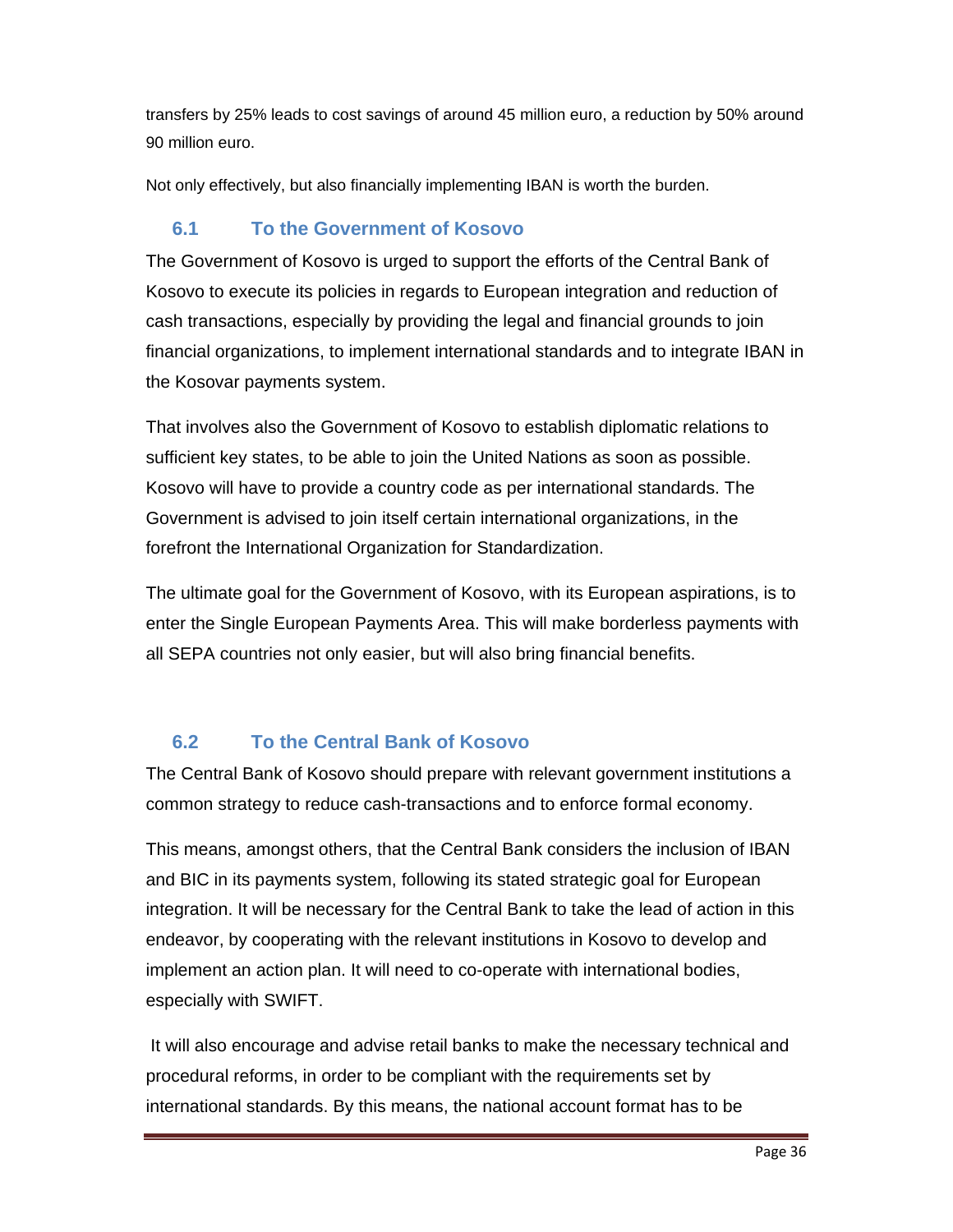rearranged from currently two to six bank identifier characters, and all banks have to give each of its branches a code. This is necessary to provide a unified format for the BBAN.

After successfully implementing IBAN the Central Bank will regulate and oversee the proper usage of IBAN transfers by the commercial banks.

#### **6.3 To the Commercial Banks in Kosovo**

All banks in Kosovo must see the benefits of using IBAN as the main channel to transfer funds from and to abroad for their customers and their own organization. They are requested to support the Central Bank of Kosovo in implementing the institutional reforms by participating in the development of the plan of implementation. This includes, that they change their current BIC codes with new ones, sponsored by the state of Kosovo, that they provide readiness to create a national standard for BBAN, and that they invest in their payment infrastructure for achieving compliance with international standards. Retail banks are also responsible for informing their clients about the changes in their account system, by giving efficiently the IBAN number to each of their clients. This may also include covering the costs for a public awareness campaign.

#### **6.4 To the Not-Recognizing Governments**

Ideally all countries of the world, which have not recognized the independence declaration of Kosovo in 2008, especially Spain, Slovakia, Greece, Romania and Cyprus, should do so and in consequence unify the viewpoint of the European Union towards the status of Kosovo. This will pave the way for Kosovo to satisfy the UN membership eligibility requirement administered by ISO in its assignment of statistical codes. At a minimum, the United Nations Statistical Division should be willing to include Kosovo in its databases for the purposes of statistical collection and reporting, which is another route towards meeting ISO requirements.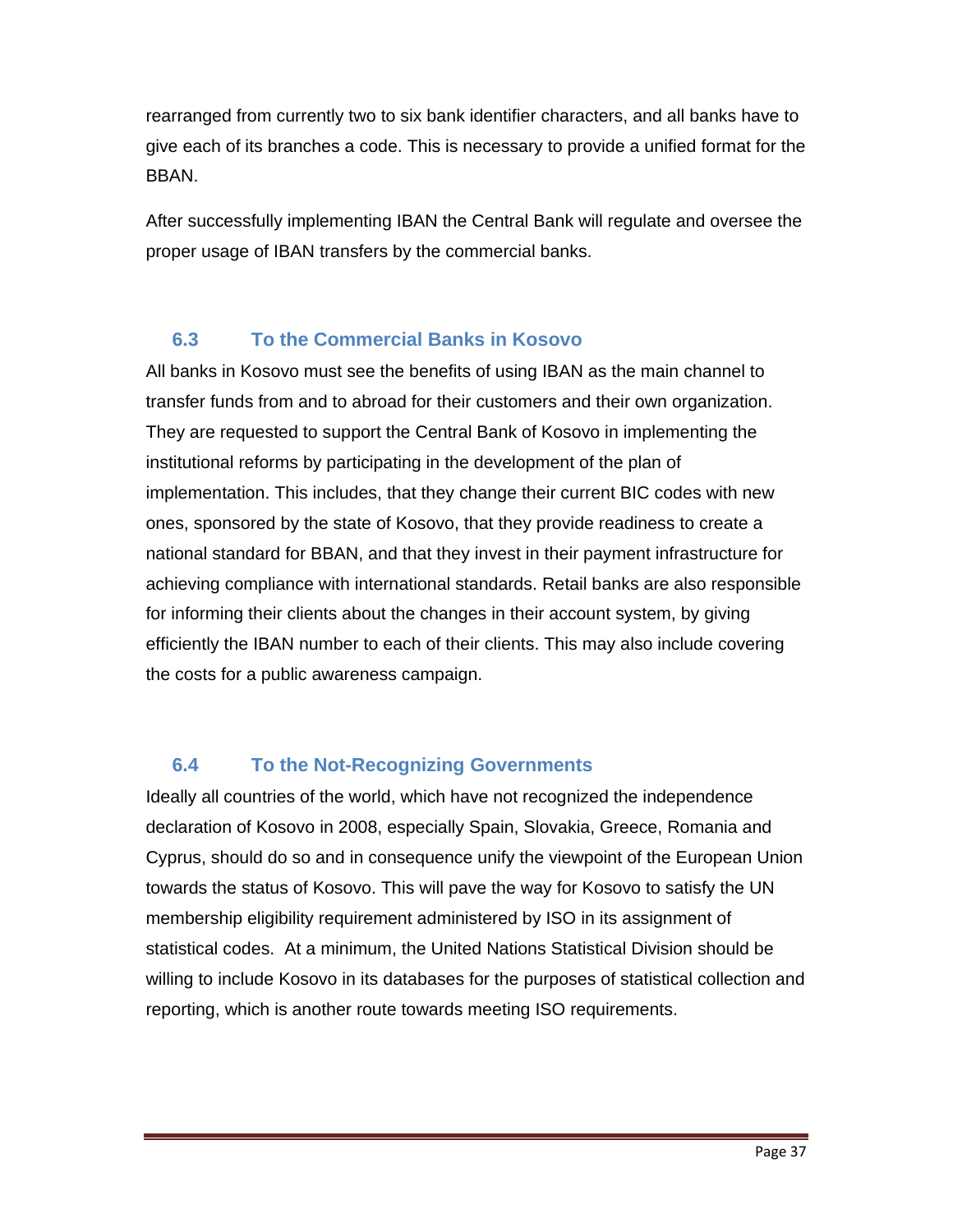#### **Bibliography**

Azemi, S. (2011, January 19). Payment Manager. (F. Latifi, Interviewer)

BMI. (2010, 11 25). Serbia, Montenegro and Kosovo - Business Forecast Report. London: Business Monitor International Ltd.

BoA. (2011). *Payment instruments in the volume and value in years.* Tirana: Bank of Albania.

BoA. (2008). *Regulation no 42 "On the Structure and the Use of the International Bank Account Number (IBAN)".* Tirana: Bank of Albania.

Cavdarbasha, A. (2011, January 25). Development Coordinator Payment Systems. (F. Latifi, Interviewer)

CBK. (2010). *Annual Report 2009.* Prishtina: Central Bank of Kosovo.

CBK KBAN. *Structure of Banking Account Standard Numbers (KBAN).* Prishtina: Central Bank of Kosovo.

CBK. (2011). *Monthly Statistics Bulletin - January.* Prishtina: Central Bank of Kosovo.

CBK. (2009). *Strategic Plan 2010 - 2015.* Prishtina: Central Bank of Kosovo.

CBK. (2002). *Structure of Banking Account Standard Numbers (KBAN).* Prishtina: CBK.

CBK. (2009). *Vision of the Future National Payments System.* Prishtina: Central Bank of Kosovo.

ECBS. (2003). *ECBS 204 V3.2 IBAN: International Bank Account Number.* Brussels: European Committee for Banking Standards.

ECBS. (2003). *ECBS SIG203.* Brussels: European Committee for Banking Standards.

Fedfocus. (2007). *FedACH International Transatlantic Service: Facilitating U.S. payments to Europe.* Washington D.C.: Federal Reserve.

IANA. (2003, March 19). *Procedure for Establishing ccTLDs*. Retrieved April 19, 2011, from Internet Assigned Numbers Authority: http://www.iana.org/procedures/cctldestablishment.html

IMF. (2009, June 29). *Kosovo Becomes the International Monetary Fund's 186th Member*. Retrieved April 19, 2011, from International Monetary Fund: http://www.imf.org/external/np/sec/pr/2009/pr09240.htm

ISO. (2011). *IBAN Registry.* Geneva: International Organization for Standardization.

ISO. (2005). *ISO 13616-2 Financial Services - International bank account number - Part 2: Role and responsibilities of the Registration Authority.* Geneva: International Organization for Standardization.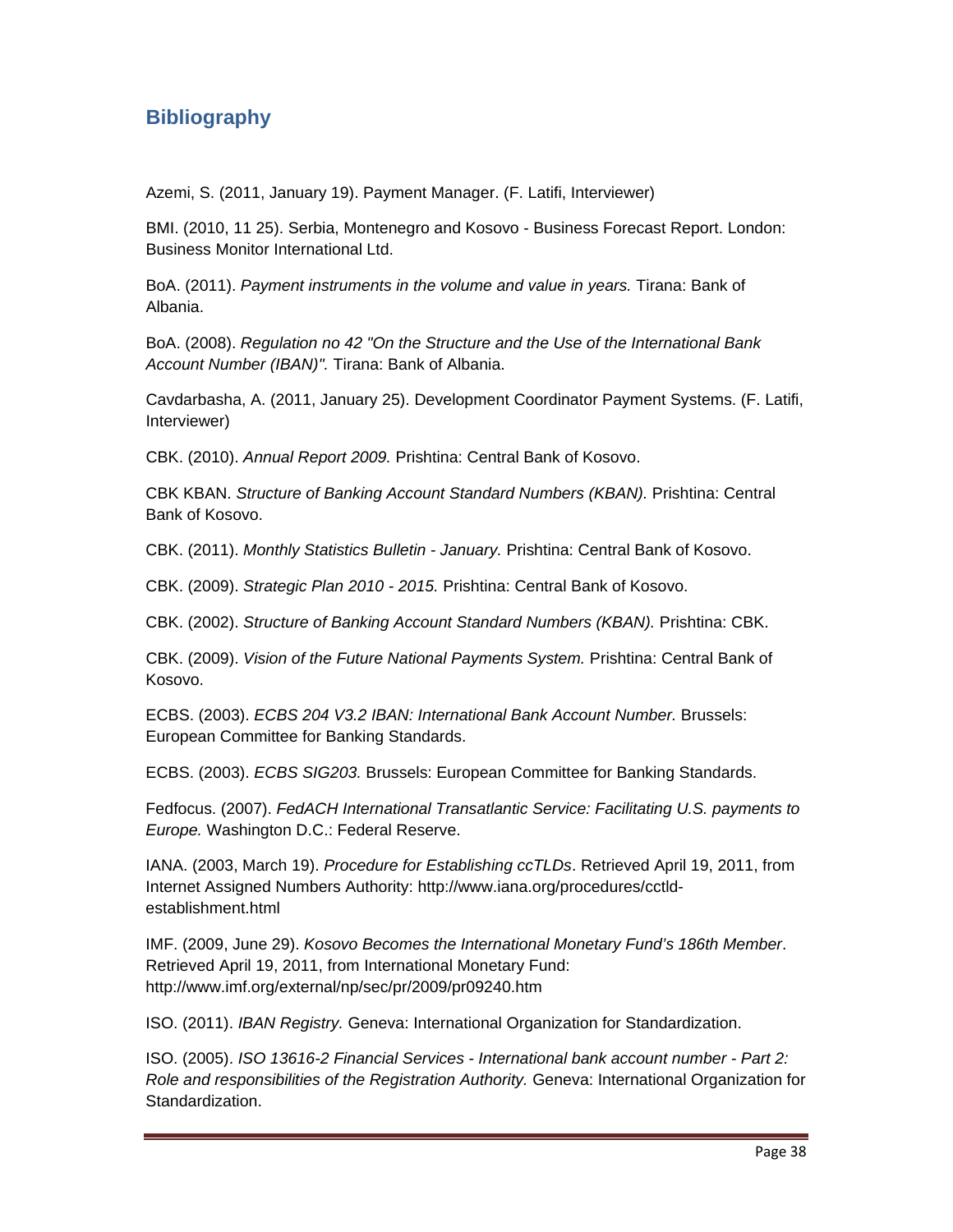ISO. (2011). *ISO 3166-1 and country coded Top-Level Domains (ccTLDs)*. Retrieved April 19, 2011, from International Organization for Standardization:

http://www.iso.org/iso/country\_codes/background\_on\_iso\_3166/iso\_3166-1\_and\_cctlds.htm

ISO. (2007). *ISO:13616-1 Financial services — International bank account number (IBAN) - Part 1: Structure of the IBAN.* Geneva: International Organization for Standardization.

Kolenico, A. (2011, March 23). Public Relations Representative. (F. Latifi, Interviewer)

Latifi, F. (2011, January 17). *Market Research on Benchmark for International Transfers in Retail Banks* . Prishtina, Kosovo.

Latifi, F. (2011, March 30). Survey on International Money Transfers. Prishtina.

SWIFT. (2011). *Company Information*. Retrieved April 5, 2011, from swift.com: http://www.swift.com/about\_swift/company\_information/index.page?

UN. (2010). *Assessment of Member States' contributions to the United Nations regular budget for the year 2011.* New York: United Nations.

UN. (2011). *UN agencies, funds and programmes*. Retrieved April 19, 2011, from United Nations: http://www.un.org/docs/ecosoc/unagencies.html

Wikipedia. (2009). *ISO 9362*. Retrieved April 19, 2011, from Wikipedia: http://en.wikipedia.org/wiki/ISO\_9362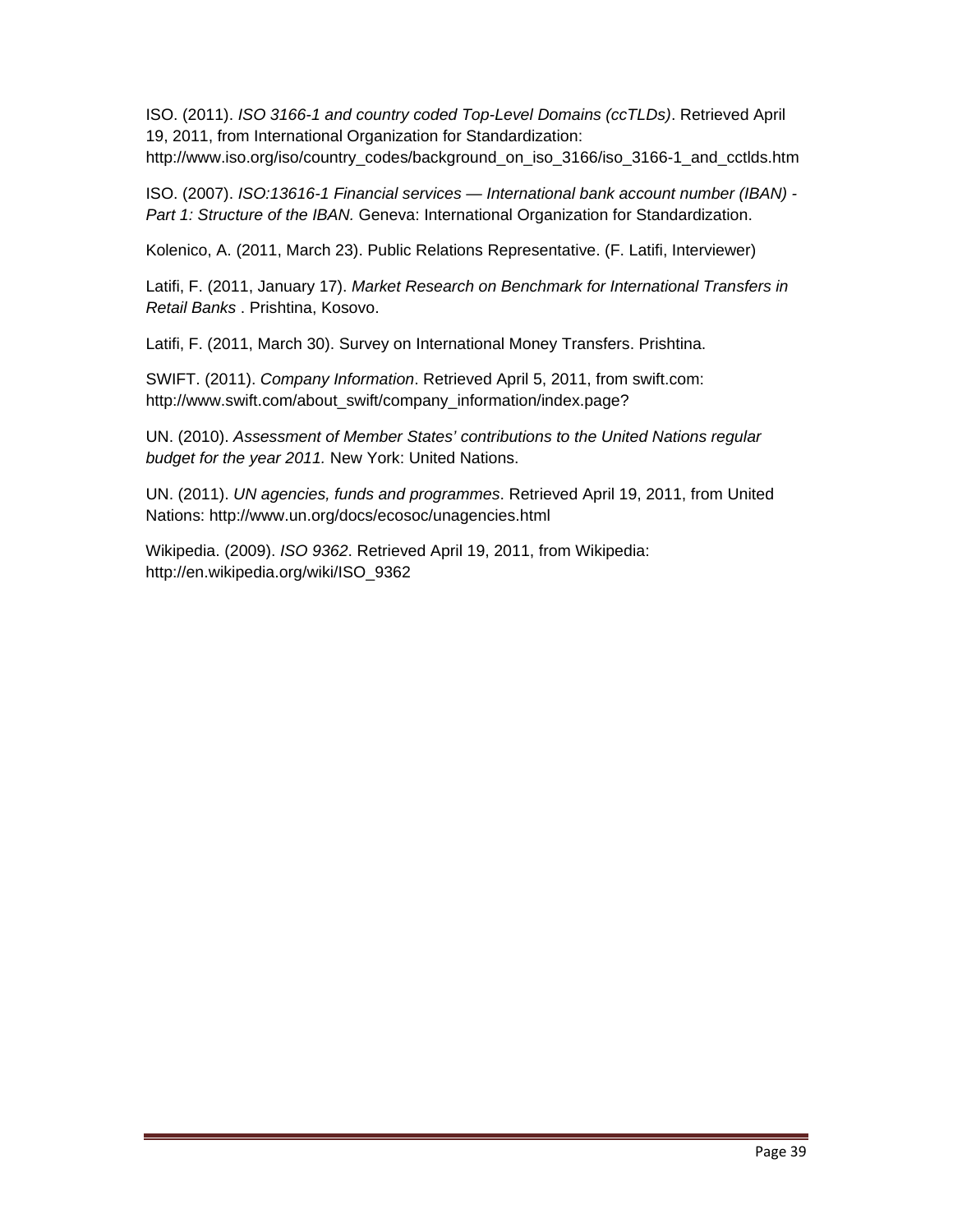#### **Appendix 1 – Instructions for international payments to Kosovar bank**

INSTRUCTIONS FOR INTERNATIONAL PAYMENTS TO ACCOUNTS AT RAIFFEISEN BANK KOSOVO

An individual or a company must have an account with Raiffeisen Bank Kosovo in order to receive or send an international payment

The transferring bank (bank of the remitter) should be given the following instructions:

56 A: Correspondent Bank:

57 A: Account with Institution: Raiffeisen Bank Kosovo

Prishtina, Kosovo

SWIFT code: RBKORS22

59: Beneficiary Customer: Beneficiary's account 150……..

Beneficiary's name:

You are kindly requested to choose one of the following correspondent banks for the list below (field 56 to be used with one of our correspondent bank).

| Currency                                                    | Bank                                                                                                                                                                                                      | Country                                                                                     | SWIFT/BIC                                                                                   |
|-------------------------------------------------------------|-----------------------------------------------------------------------------------------------------------------------------------------------------------------------------------------------------------|---------------------------------------------------------------------------------------------|---------------------------------------------------------------------------------------------|
| EUR<br><b>GBP</b>                                           | Raiffeisen Zentralbank Oesterreich AG<br>Raiffeisen Zentralbank Oesterreich AG                                                                                                                            | Vienna, Austria<br>Vienna, Austria                                                          | <b>RZBAATWW</b><br><b>RZBAATWW</b>                                                          |
| <b>USD</b><br><b>CHF</b><br><b>DKK</b><br>CAD<br><b>SEK</b> | Raiffeisen Zentralbank Oesterreich AG<br>Raiffeisen Zentralbank Oesterreich AG<br>Raiffeisen Zentralbank Oesterreich AG<br>Raiffeisen Zentralbank Oesterreich AG<br>Raiffeisen Zentralbank Oesterreich AG | Vienna, Austria<br>Vienna, Austria<br>Vienna, Austria<br>Vienna, Austria<br>Vienna, Austria | <b>RZBAATWW</b><br><b>RZBAATWW</b><br><b>RZBAATWW</b><br><b>RZBAATWW</b><br><b>RZBAATWW</b> |
| <b>NOK</b><br>EUR                                           | Raiffeisen Zentralbank Oesterreich AG<br>Deutsche Bank AG                                                                                                                                                 | Vienna, Austria<br><b>FRANKFURT AM</b><br><b>MAIN</b>                                       | <b>RZBAATWW</b><br><b>DEUTDEFF</b>                                                          |
| <b>USD</b>                                                  | STANDARD CHARTERED BANK                                                                                                                                                                                   | New York, US                                                                                | SCBLUS33XXX<br>ABA:026002561                                                                |
| <b>CHF</b>                                                  | <b>UBS AG</b>                                                                                                                                                                                             | Zurich, CH                                                                                  | UBSWCHZH80A                                                                                 |